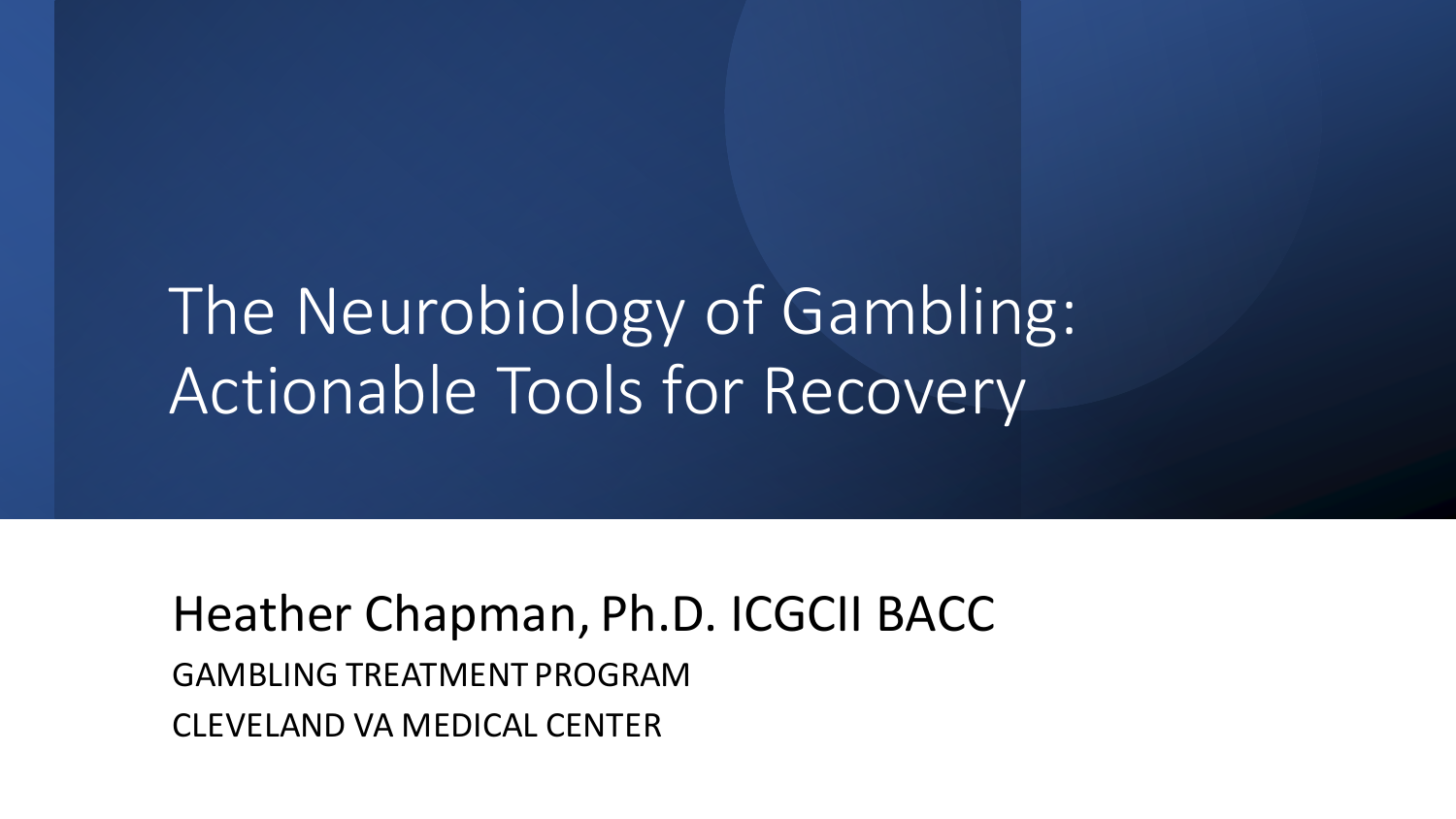## **OBJECTIVES**



neurobiological study relevant to gambling behavior



neurobiological study relevant to gambling disorder



actionable behaviors useful for clients struggling with gambling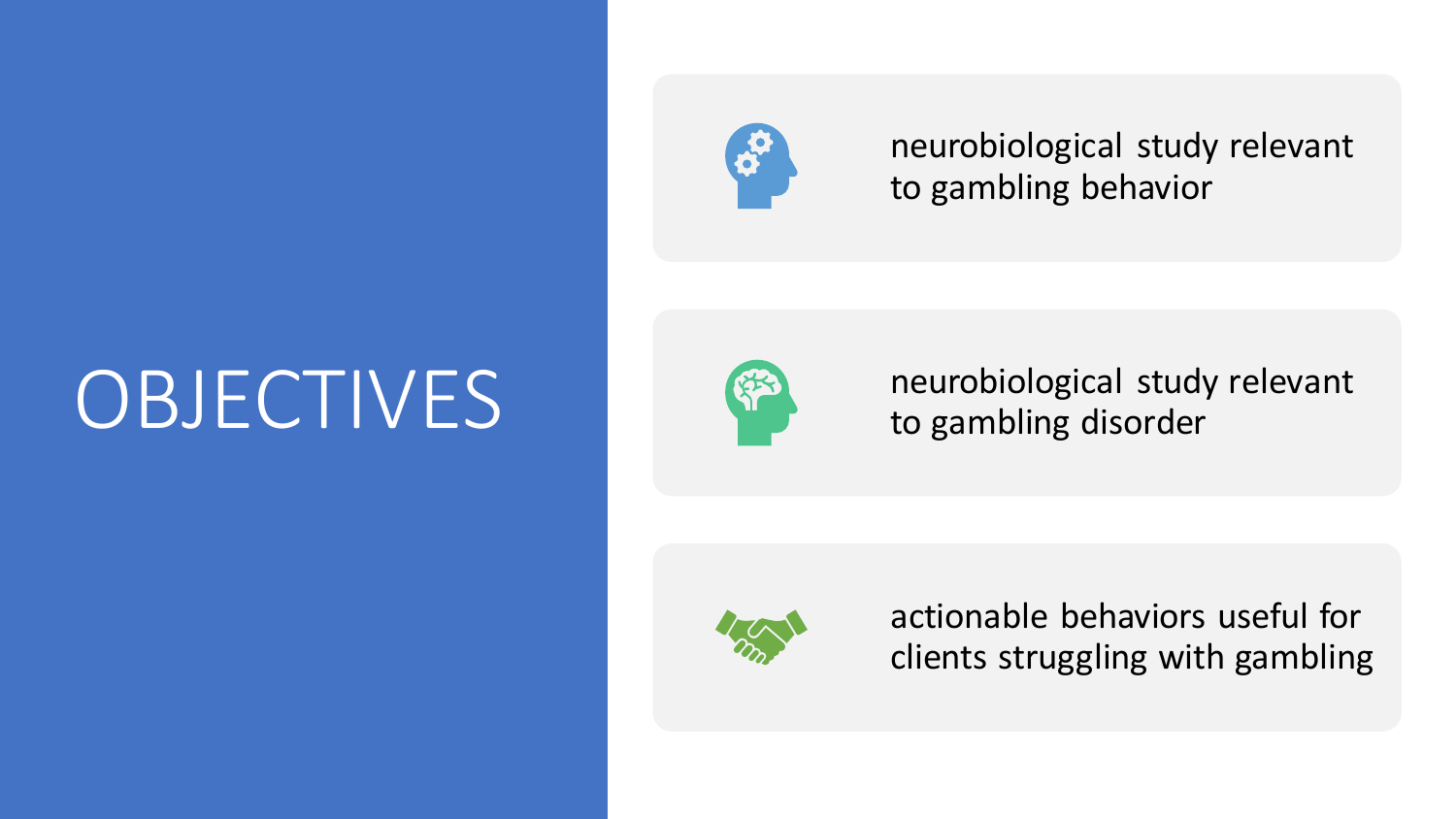## Gambling

Been here since earliest recorded cultures in human history

Multiple forms

Multiple venues

Legal

And illegal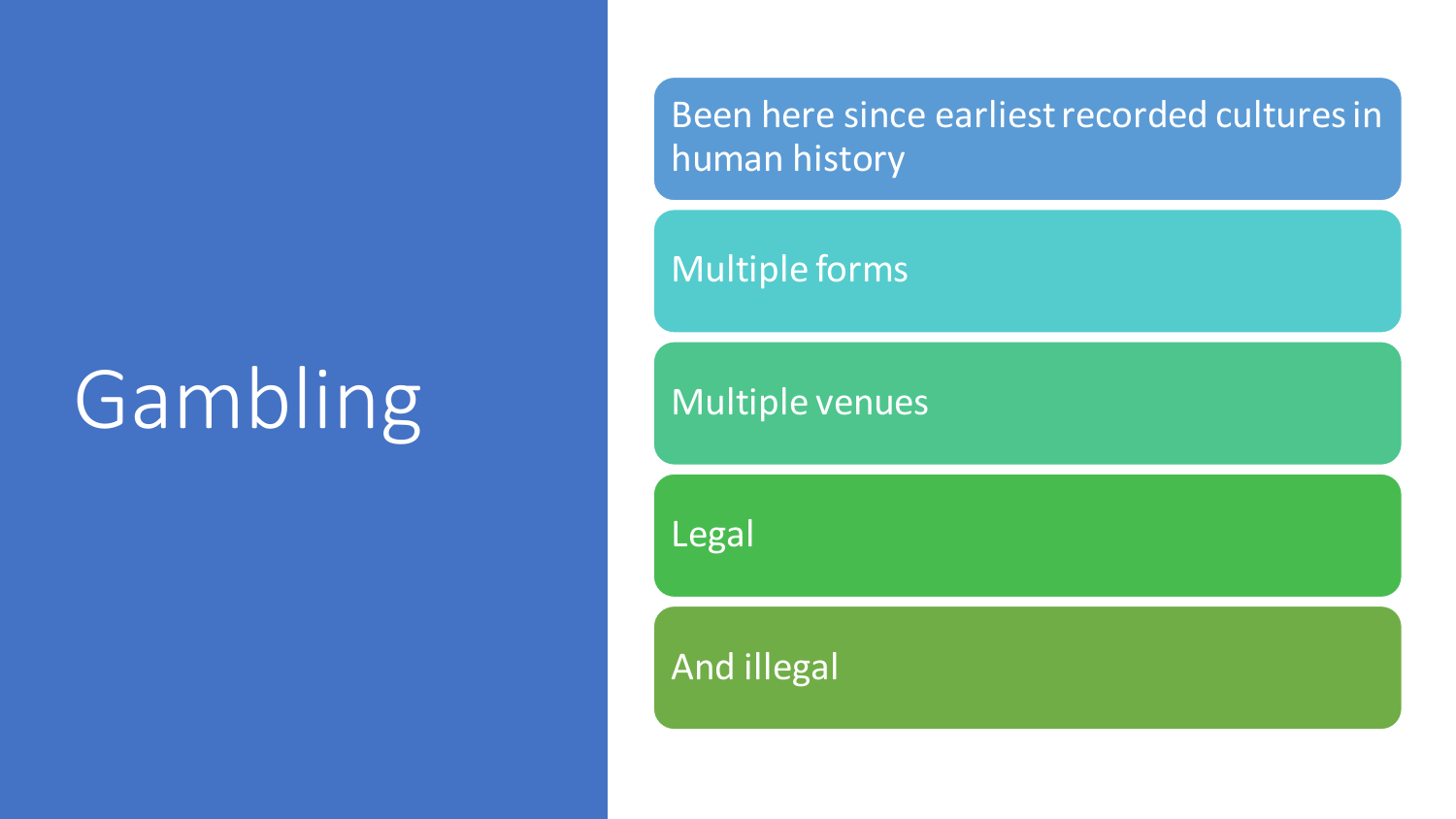### Gambling

- Normative behavior
	- Most have gambled
	- And now the Expansion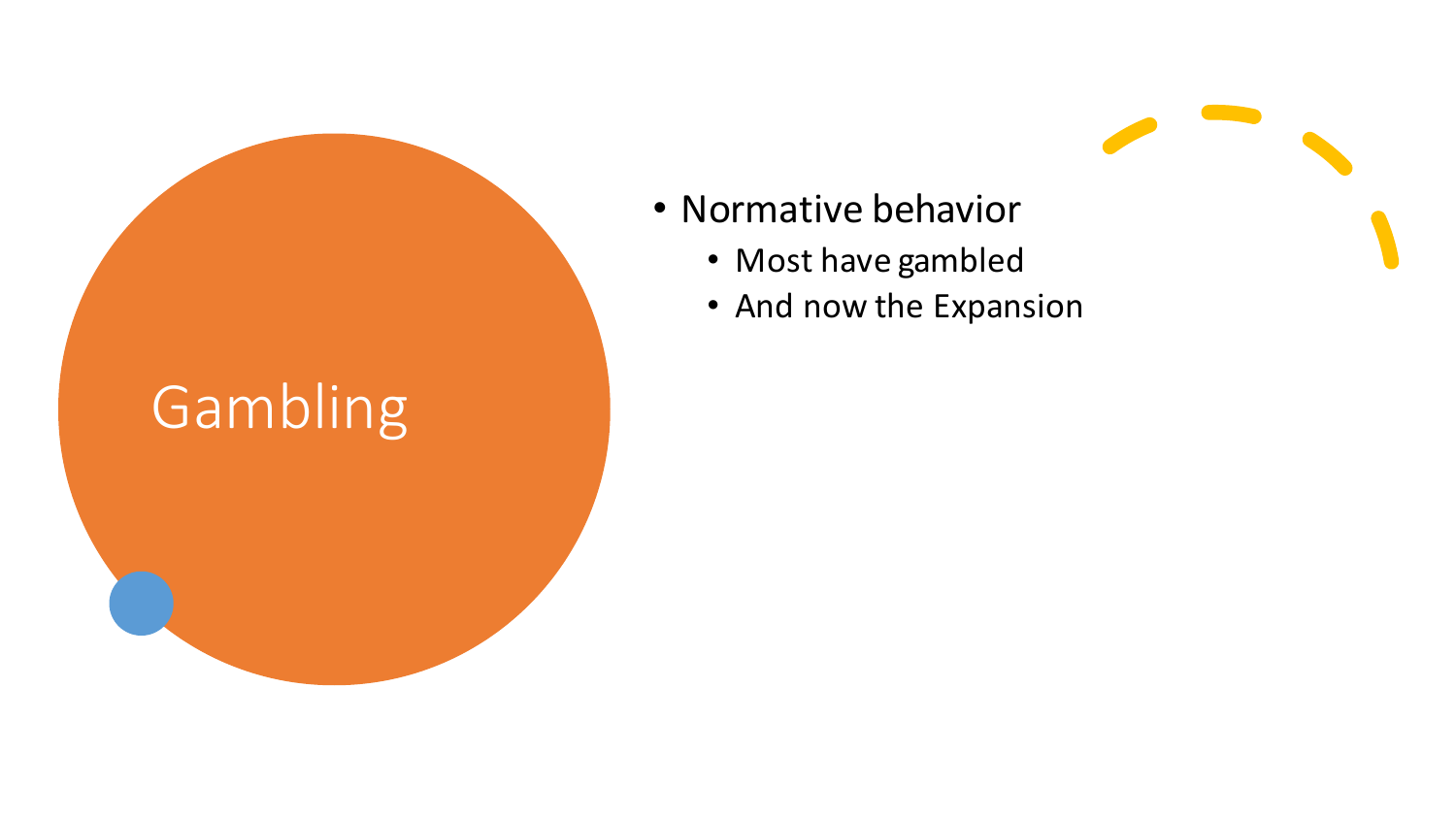## Gambling Problems

#### Range from .2-5.3%

#### Criteria include:

- Tolerance
- Withdrawal
- Repeated unsuccessful attempts to cut back or quit
- Impact psychosocial functioning
- Chasing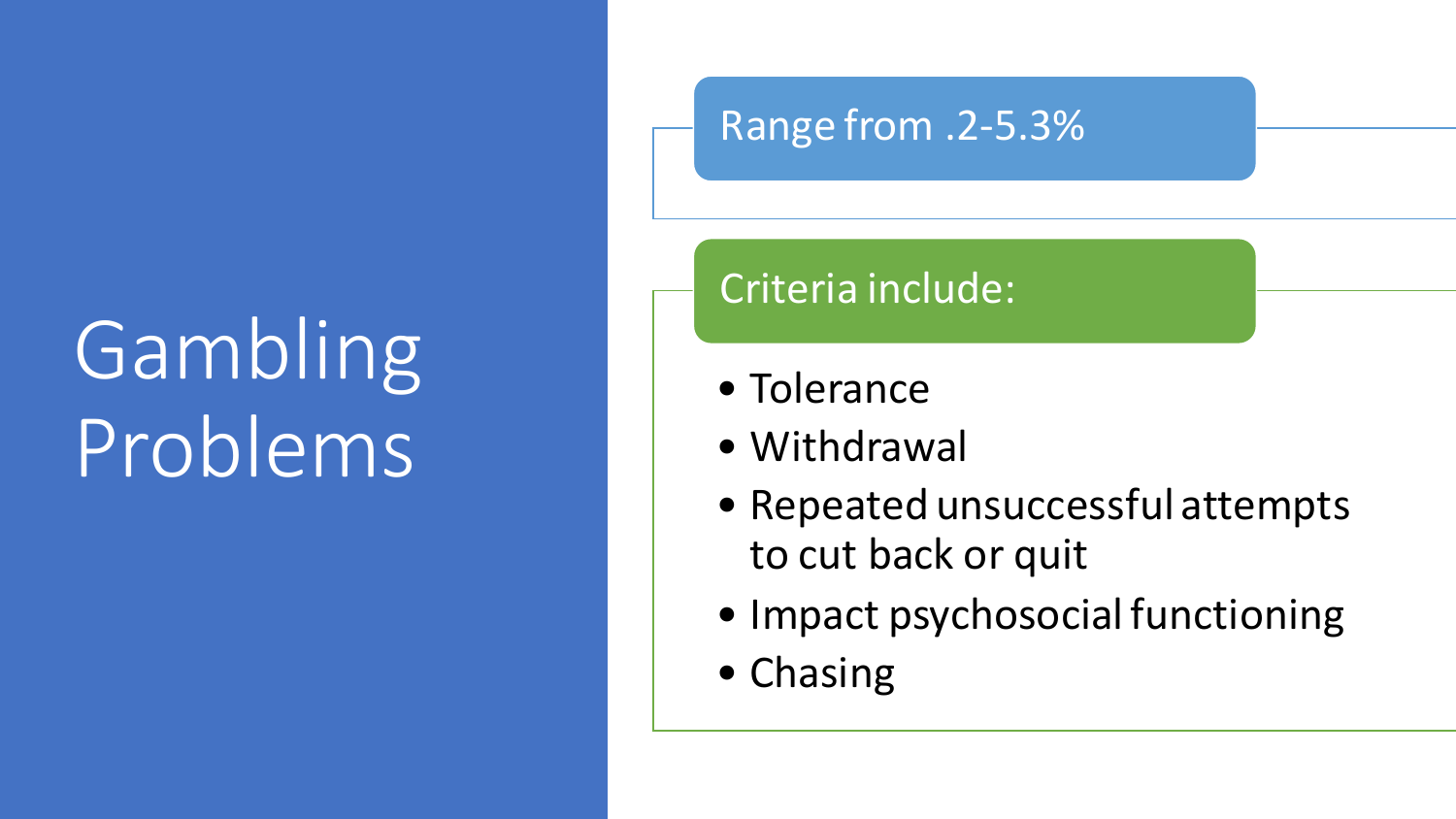## Gambling Problems

#### Vulnerability:

- ~60% genetic
- Neuropsychological
- Trauma experience
- Parents who condoned it
- Poverty
- Unemployment

Major risk now is access. Saturation.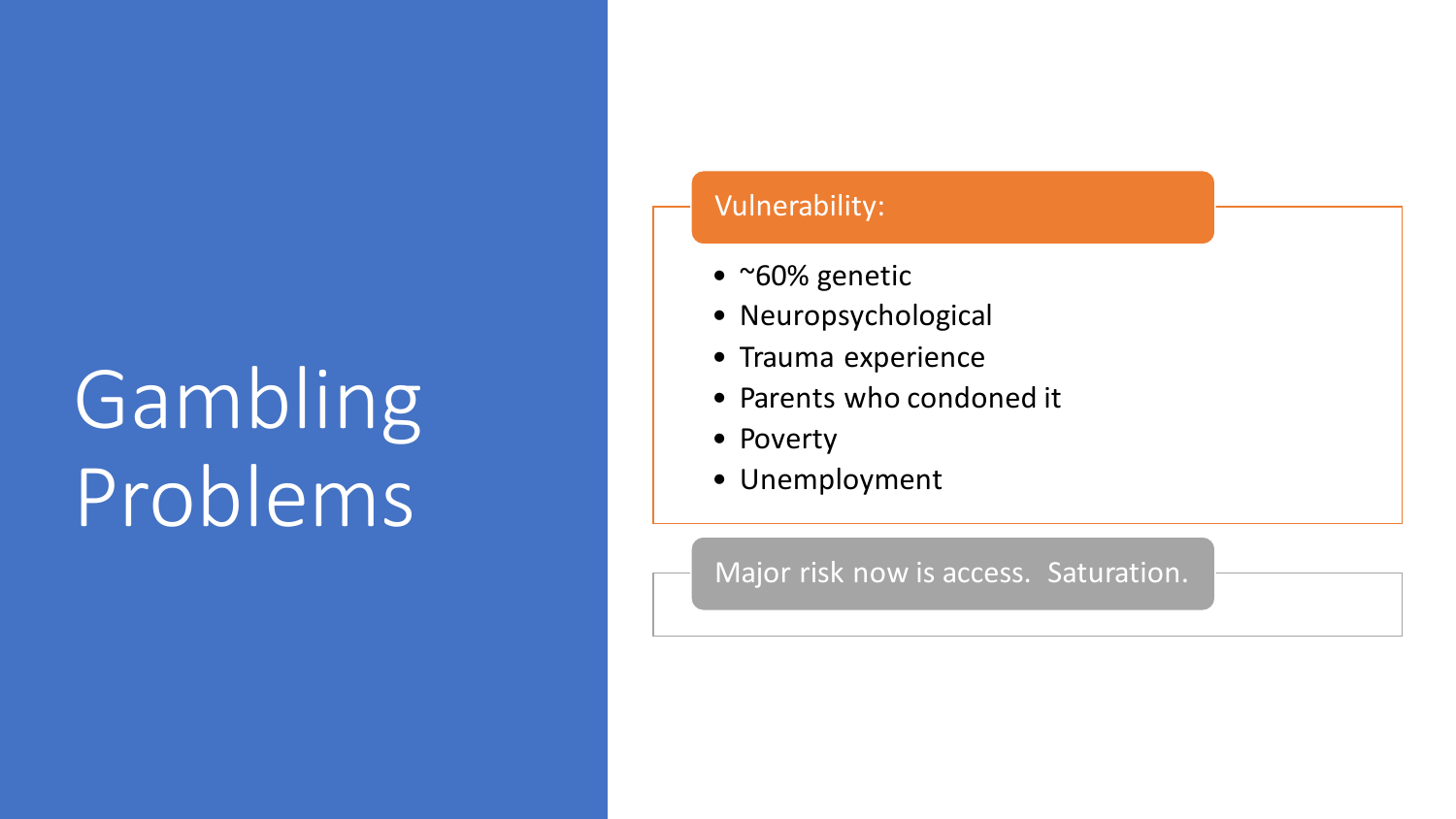**Gambling** Problems and Cognitions

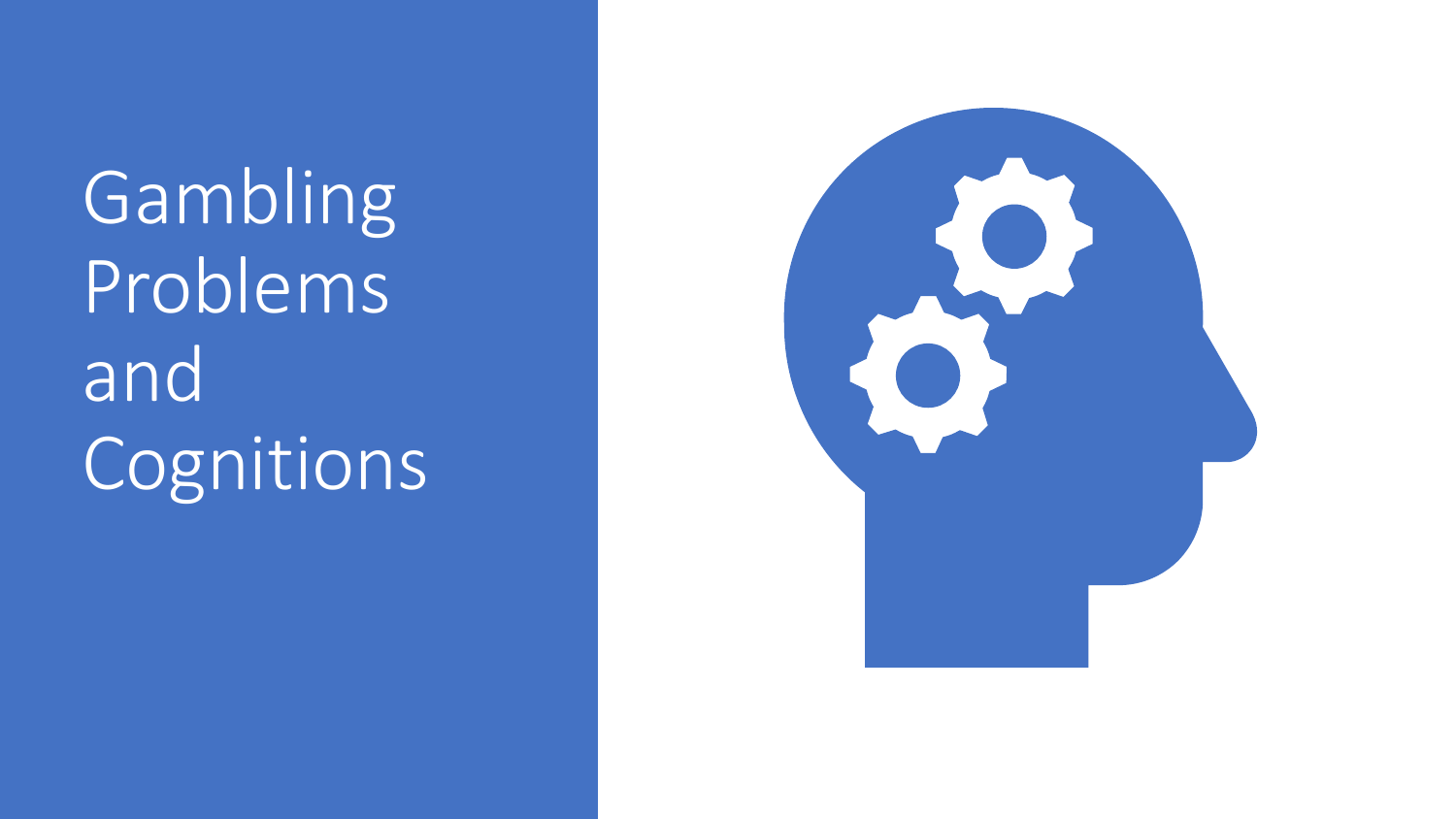# Gambling related cognitions

#### Irrational cognitions

#### Present in those who gamble and those who don't

- Superstitions
- Gambler's fallacy
- Illusion of control
- Inaccurate processing of wins
- Losses, near wins, near miss
- Chasing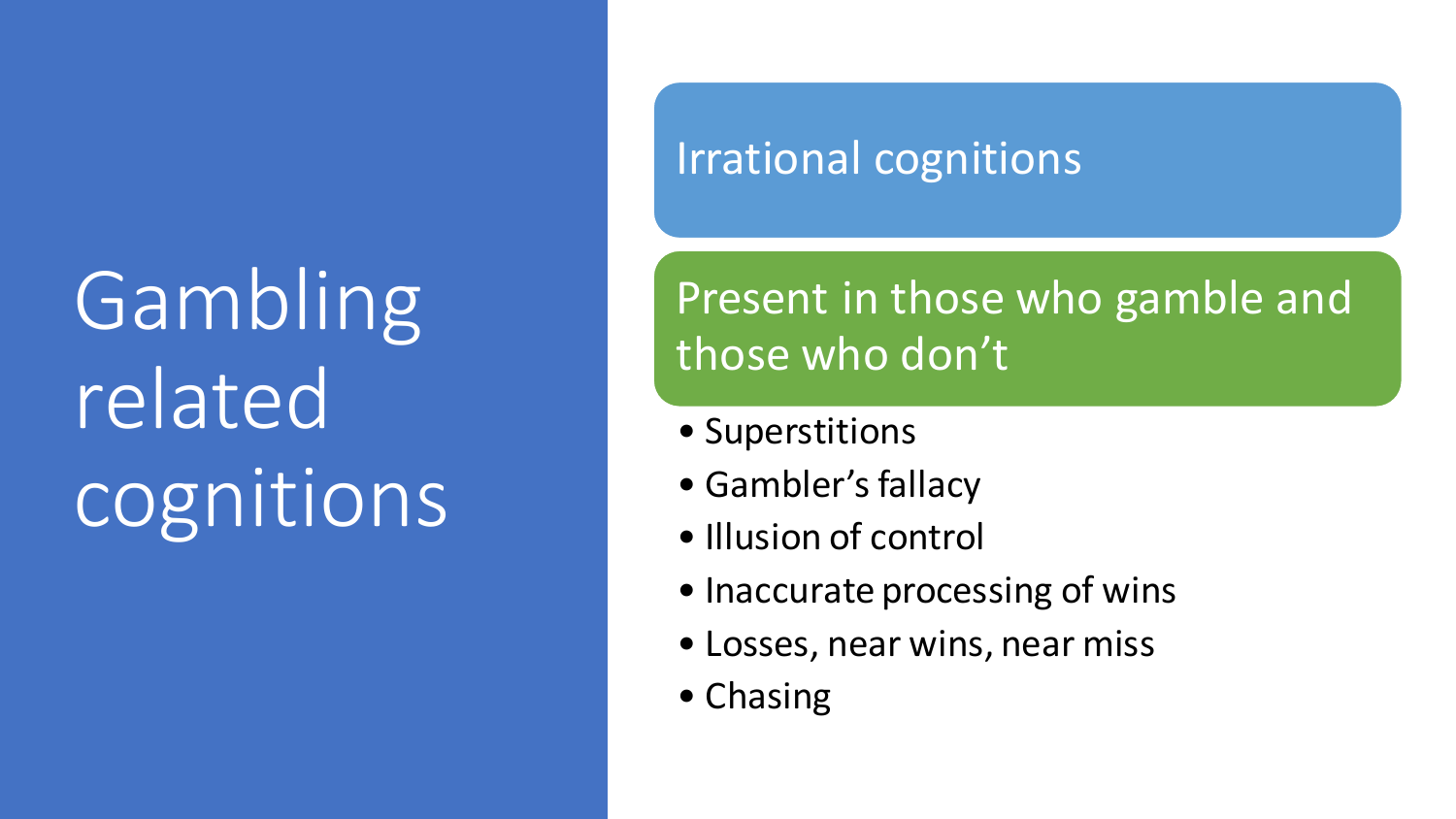#### Gambling and Neurobiology

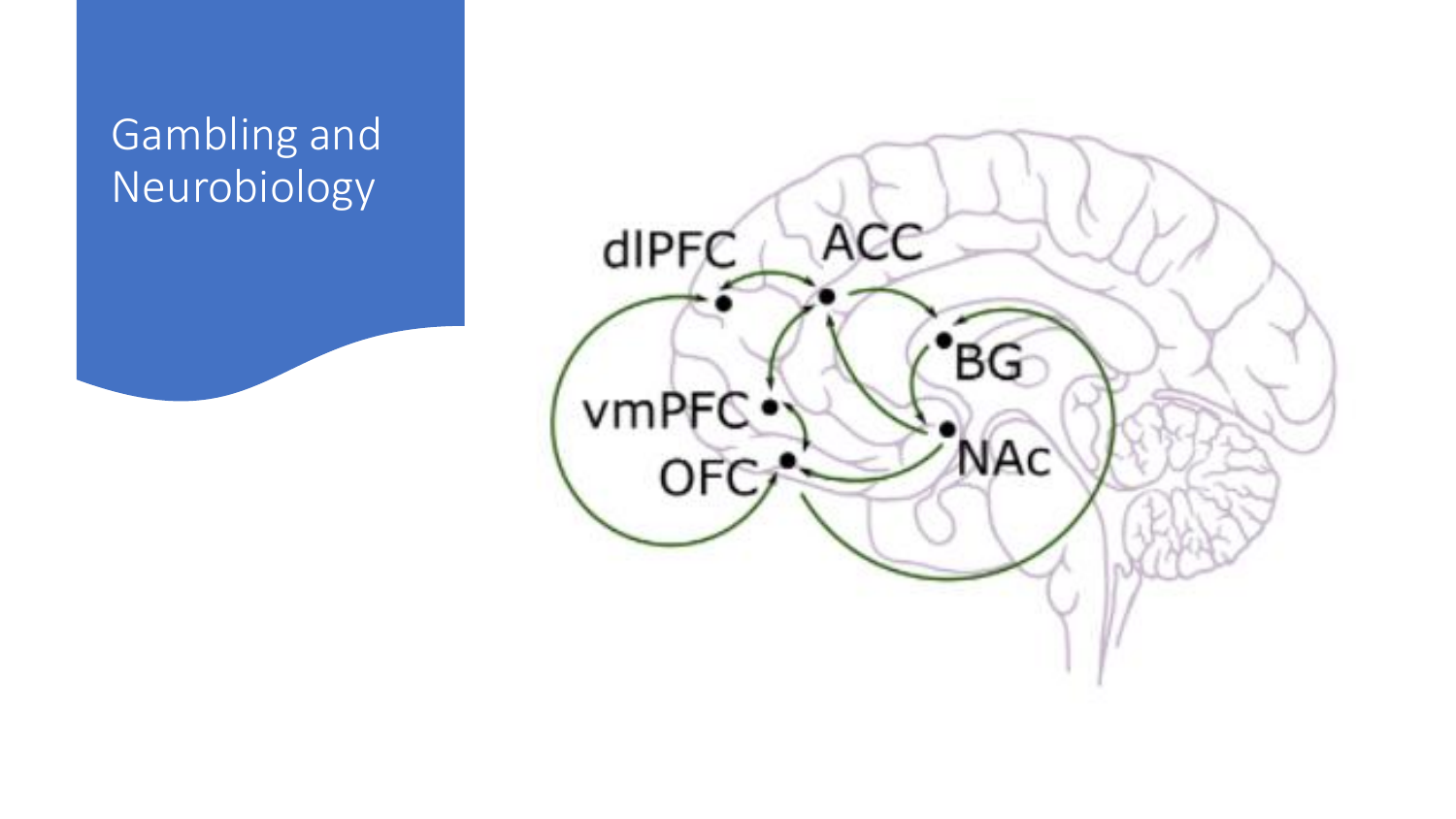#### Gambling and Decision Making

|                                                                           | <b>Gambling</b><br><b>Disorder</b> | <b>Alcohol Disorder</b> | <b>Neither Disorder</b> |
|---------------------------------------------------------------------------|------------------------------------|-------------------------|-------------------------|
| Visuospatial<br>working memory                                            | <b>Better</b>                      | <b>Worse</b>            | <b>Better</b>           |
| Use of verbal<br>information in<br>working memory                         | <b>Better</b>                      | Worse                   | <b>Better</b>           |
| Impulsivity                                                               | Worse                              | Worse                   | <b>Better</b>           |
| Cognitive control<br>and stopping<br>action when<br>rapidly<br>responding | Worse                              | Worse                   | <b>Better</b>           |
| Time estimation                                                           | Worse                              | Worse                   | <b>Better</b>           |
| Planning                                                                  | Worse                              | Worse                   | <b>Better</b>           |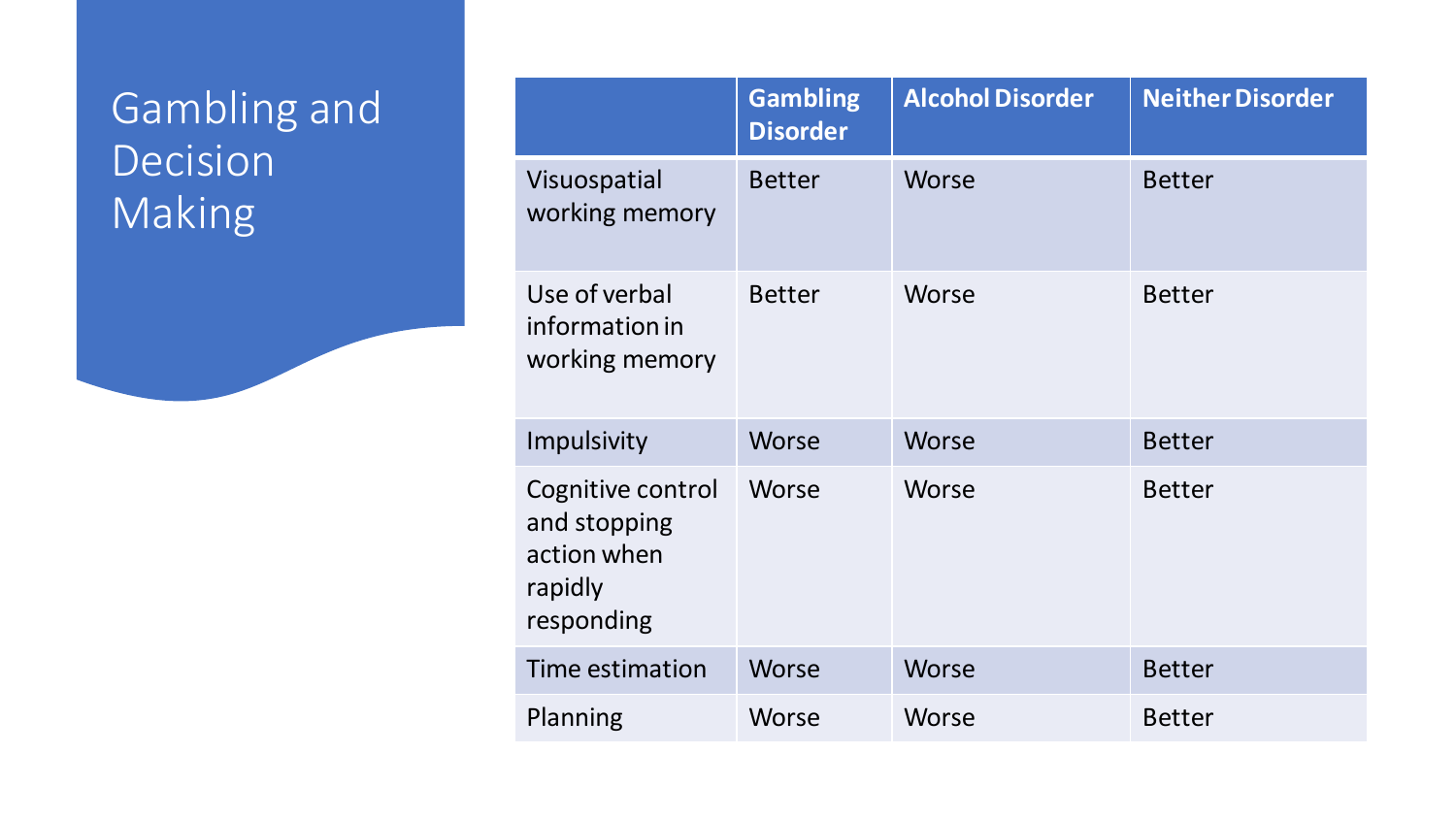## Dopamine

Neurotransmitter implicated in reward and movement

Early humans move to seek out the reward for survival

We have a baseline rate of release

Is like a push pull between dopamine increase (rush-thrill-joy) followed by and marked drop (dip-pain-anxiety)

If we expose chronically to something that increases dopamine our natural levels will fall to compensate for that increase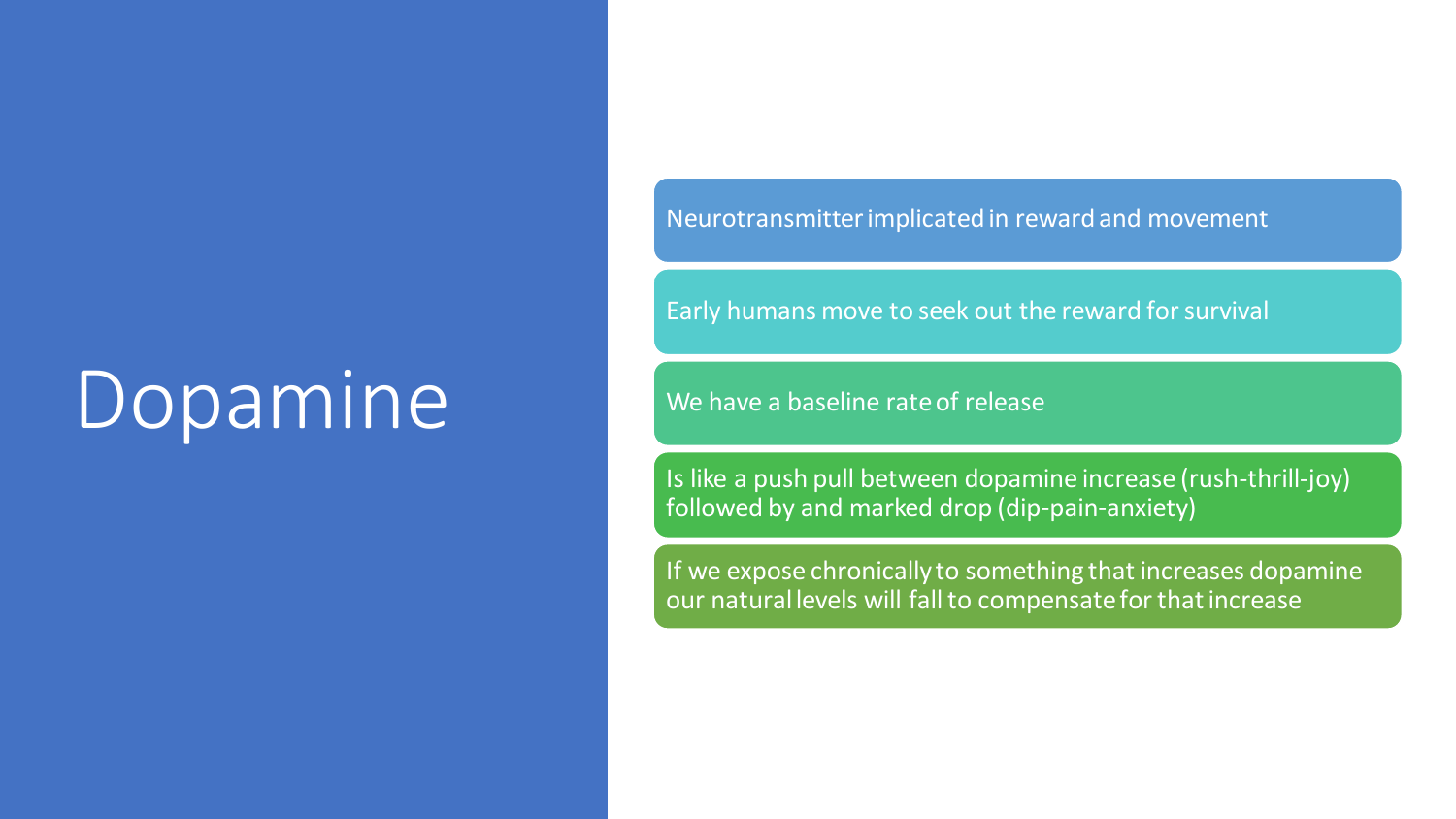## Imagine Dopamine

Compassion for this struggle, dopamine deficit state

You may have found yourself picking up phone reflexively

Perhaps others are looking at it triggering you to do the same

Adaptive for behaviors to be reflexive, so we are not using brain space for decision making

Dopamine spike with the behavior, falls when putting it down triggering us to go back

Dopamine is the movement toward the phone

Even anticipating it can spike dopamine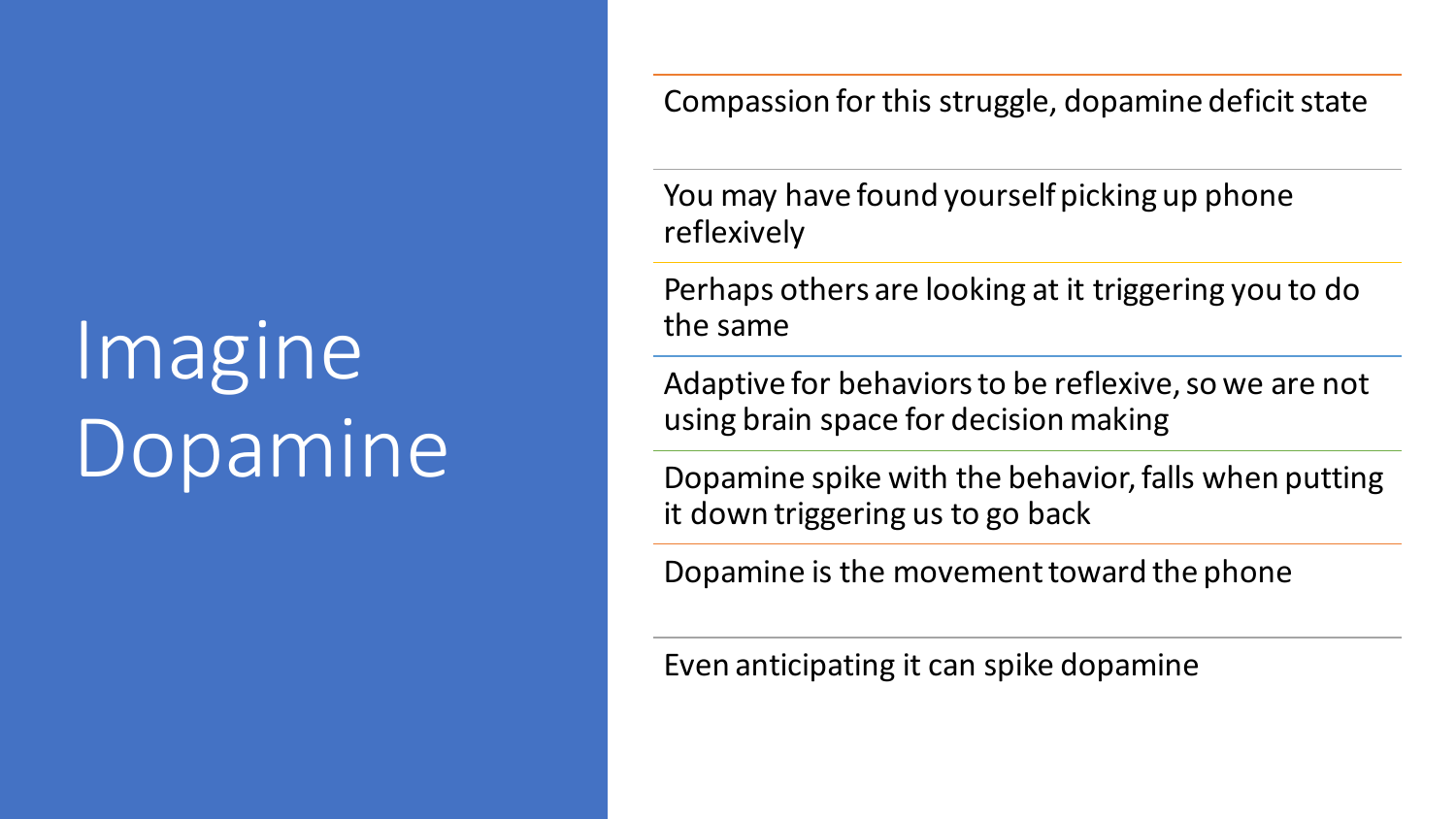# Dopamine and Gambling

Ease of access Ease of play Speed of play Lights, sounds, attractive surroundings People winning People losing Near miss Comps

Even anticipating it can spike dopamine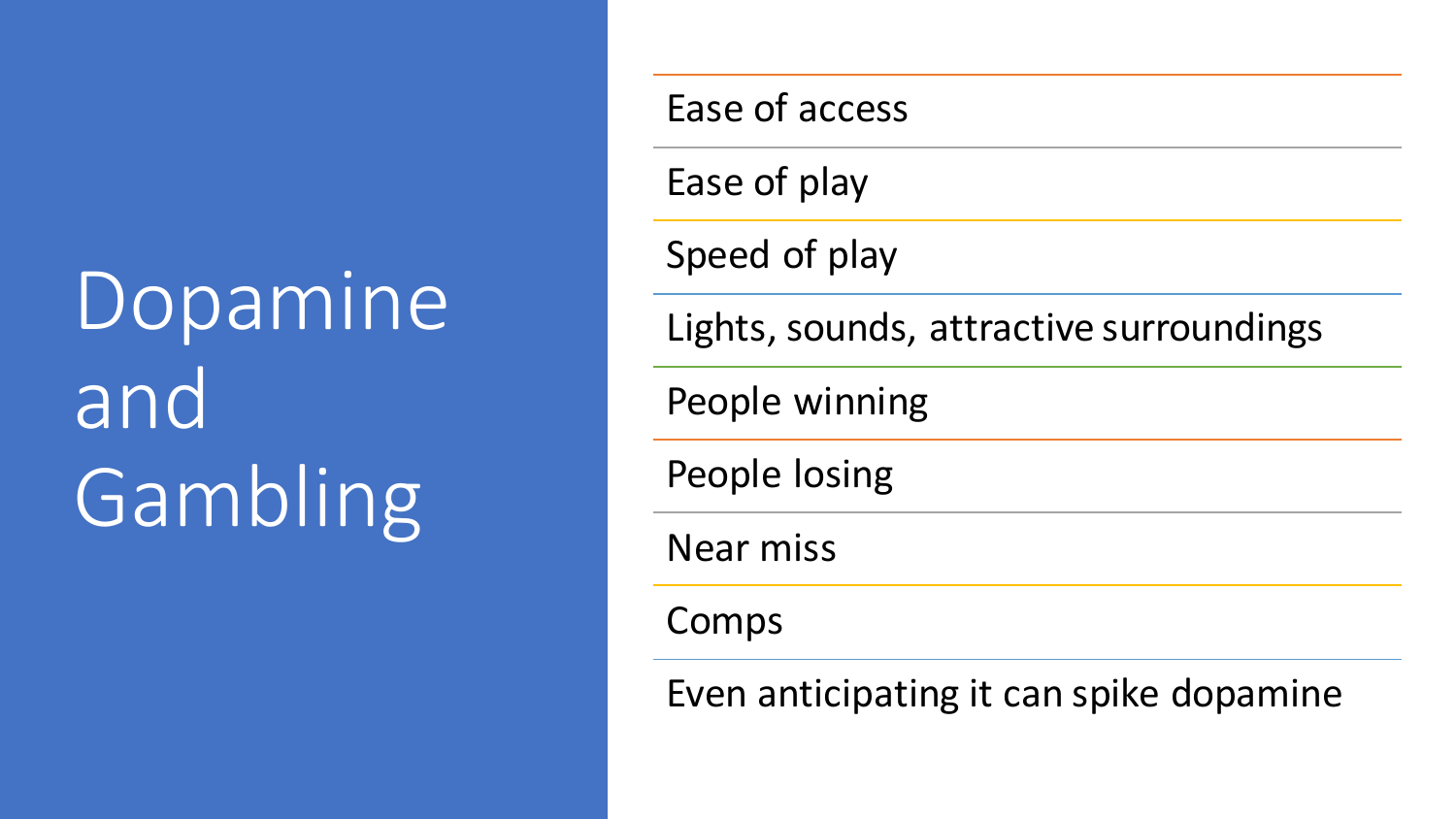#### Gambling and Neurobiology



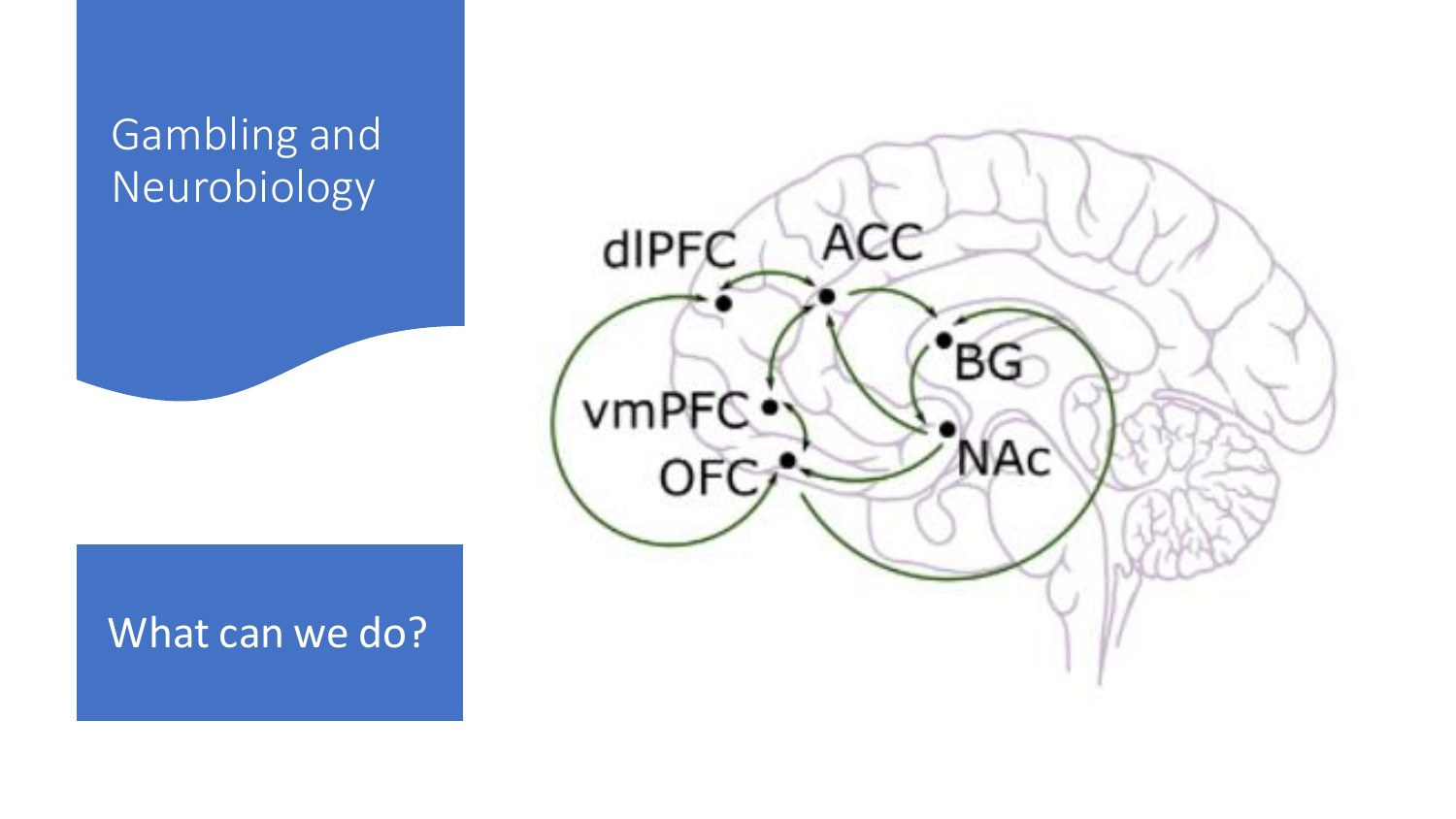## Dopamine Reset

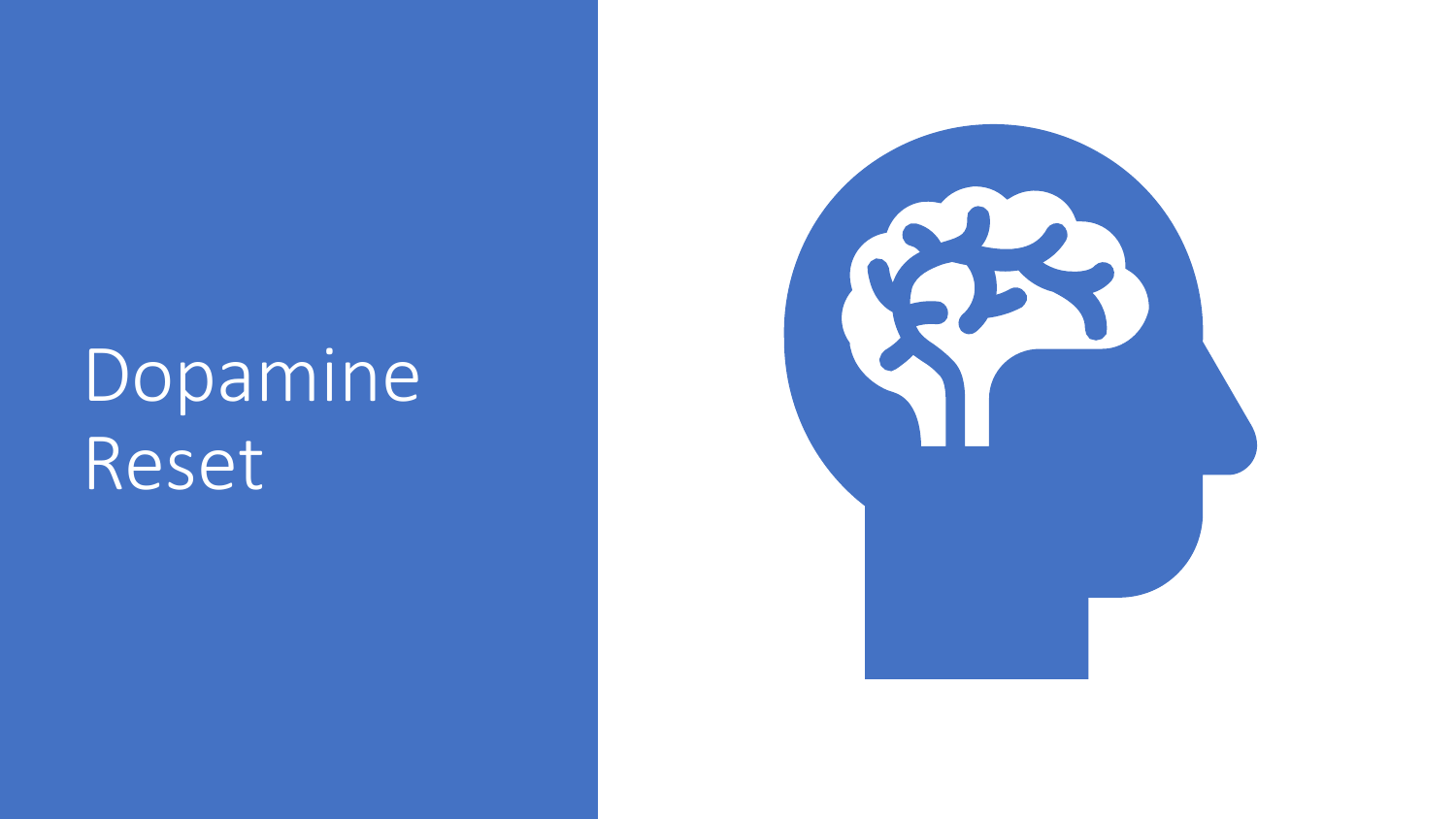### What to consider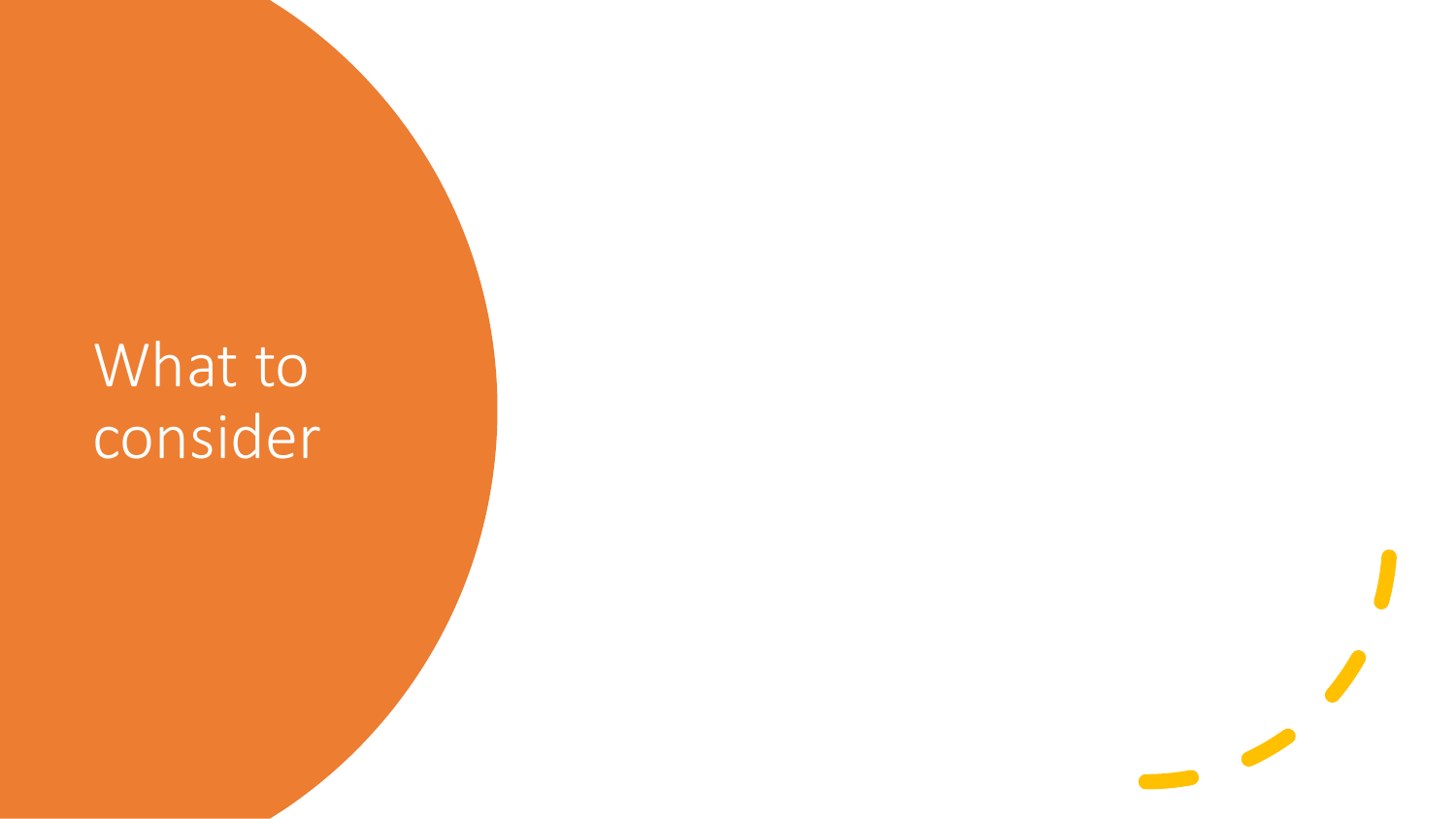### Recognize

- People struggle with recovery:
	- boring and aversive
- Our culture is forward tilt, experience life
- All survival needs are met, some people will lean into friction/action
- Feel a restless seeking stimulation
- So, with all needs met we lean into gambling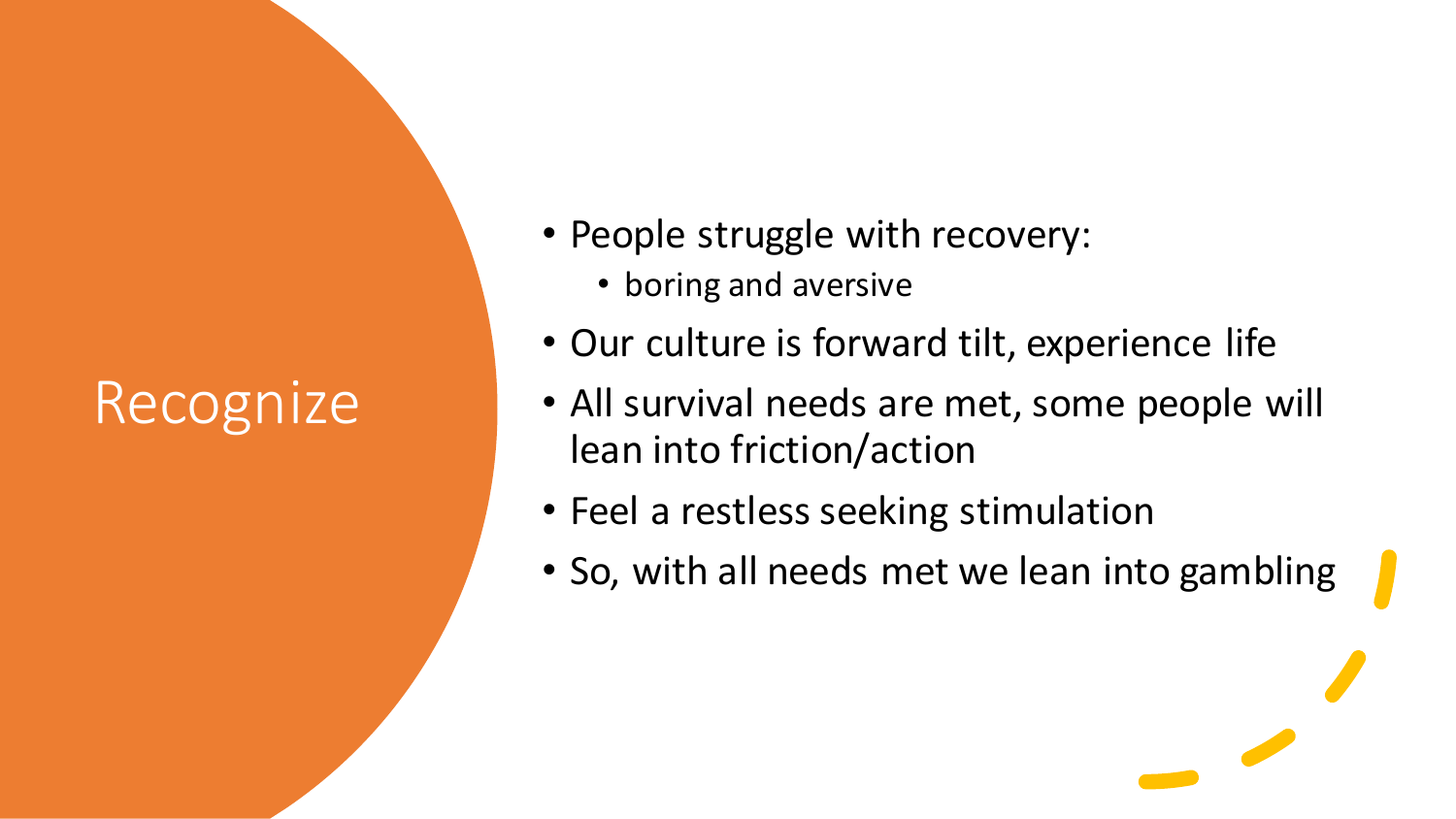- Pleasure and pain co-located in same part of brain
- Works as a balance, to find homeostasis
- Pleasure then stop and come down, feel loss or pain then desire for more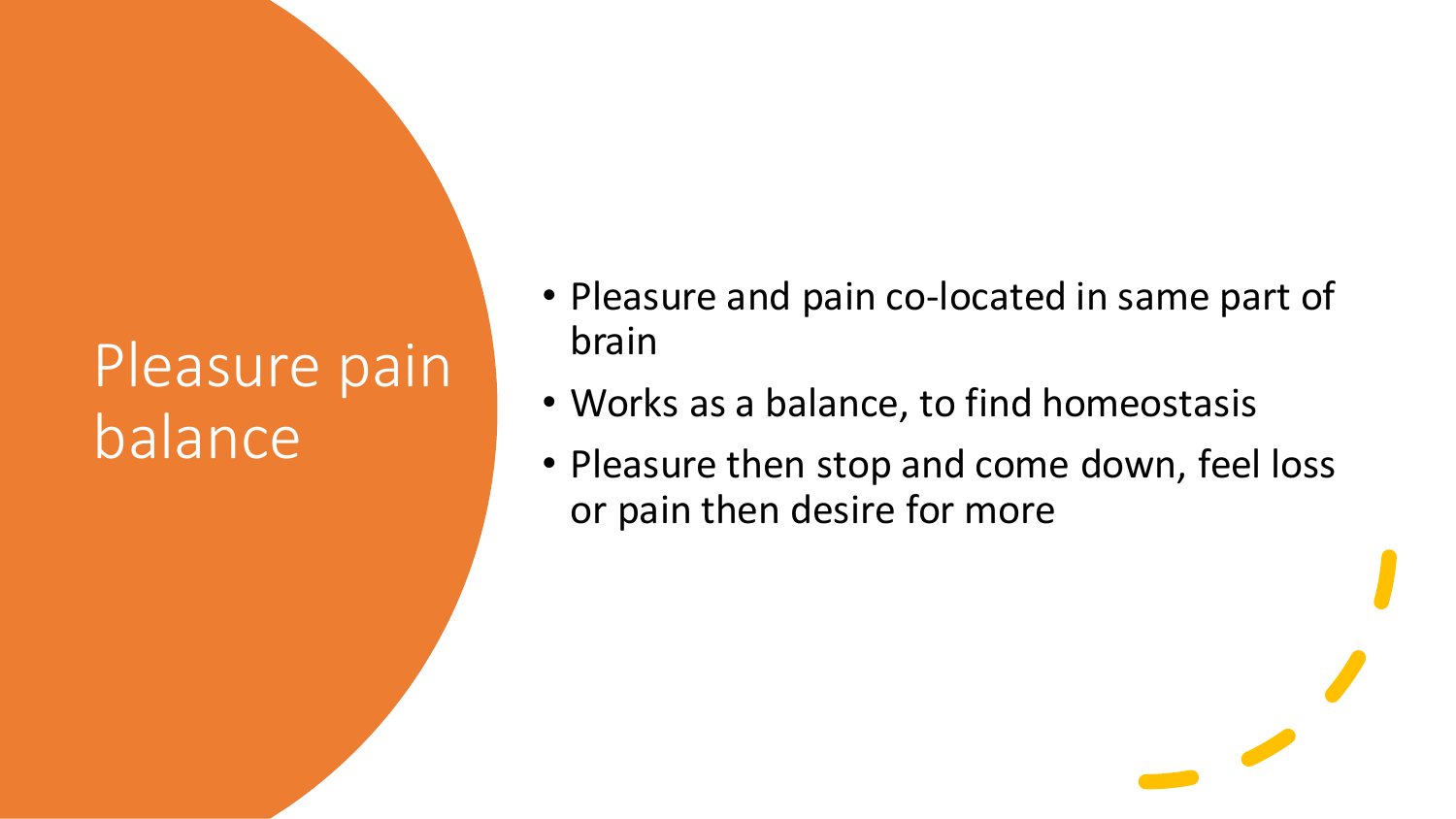- Addiction is the progressive narrowing of the things that give us pleasure.
- Being able to get pleasure from many things, little and big, is a good thing, supports a healthy tuned system.
- People in recovery from gambling have great wisdom
- Key is finding adaptive ways to support this balance get it and awareness of things too potent, that tip the balance to hard, fast and long
- Resilience and flexibility
- Some pain some pleasure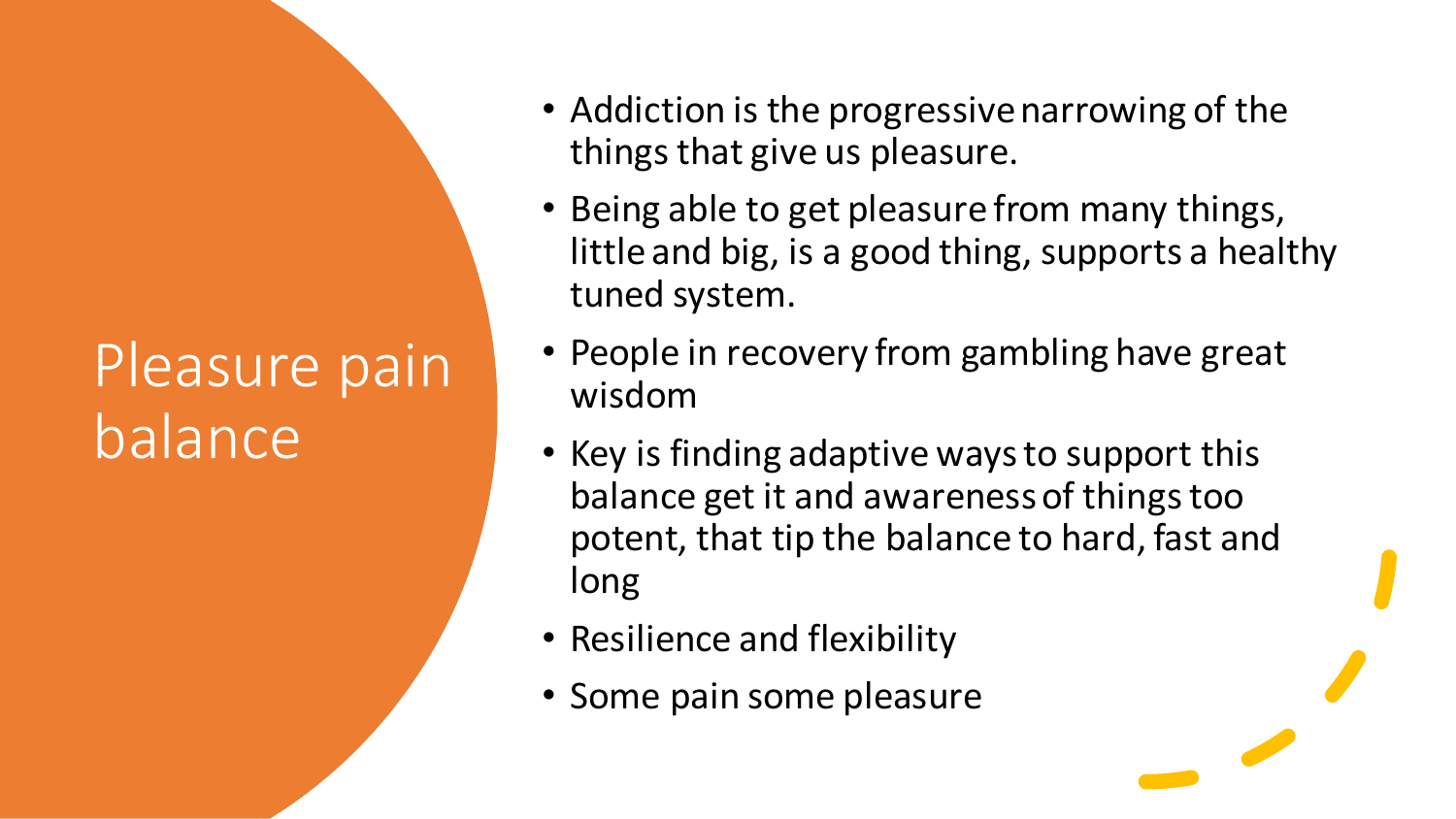- A day at a time
- Brain wired for the 24-hour period
- Longer we get lost: anxious or grandiose
- Link one day to another, get a chain of days, super motivating
- Think about the moment
	- Connection with the what needs to happen in the environment.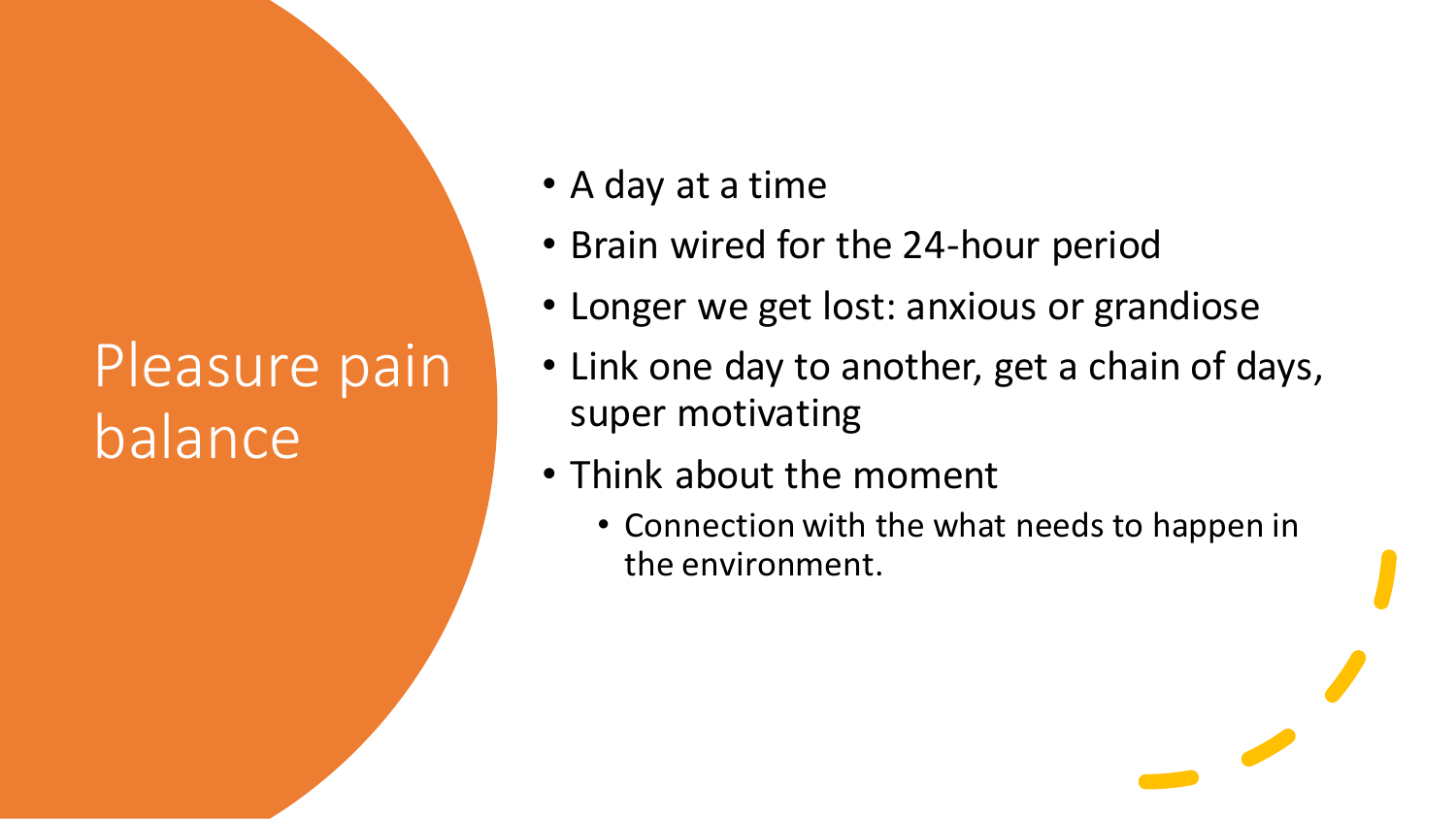- Acknowledge life is hard
	- The me too is important
	- Shared suffering
	- Recalibrate expectations.
	- Lower the bar
	- Intensity had to find an outlet
	- Conceptualize role of spirituality. Acknowledge our imperfections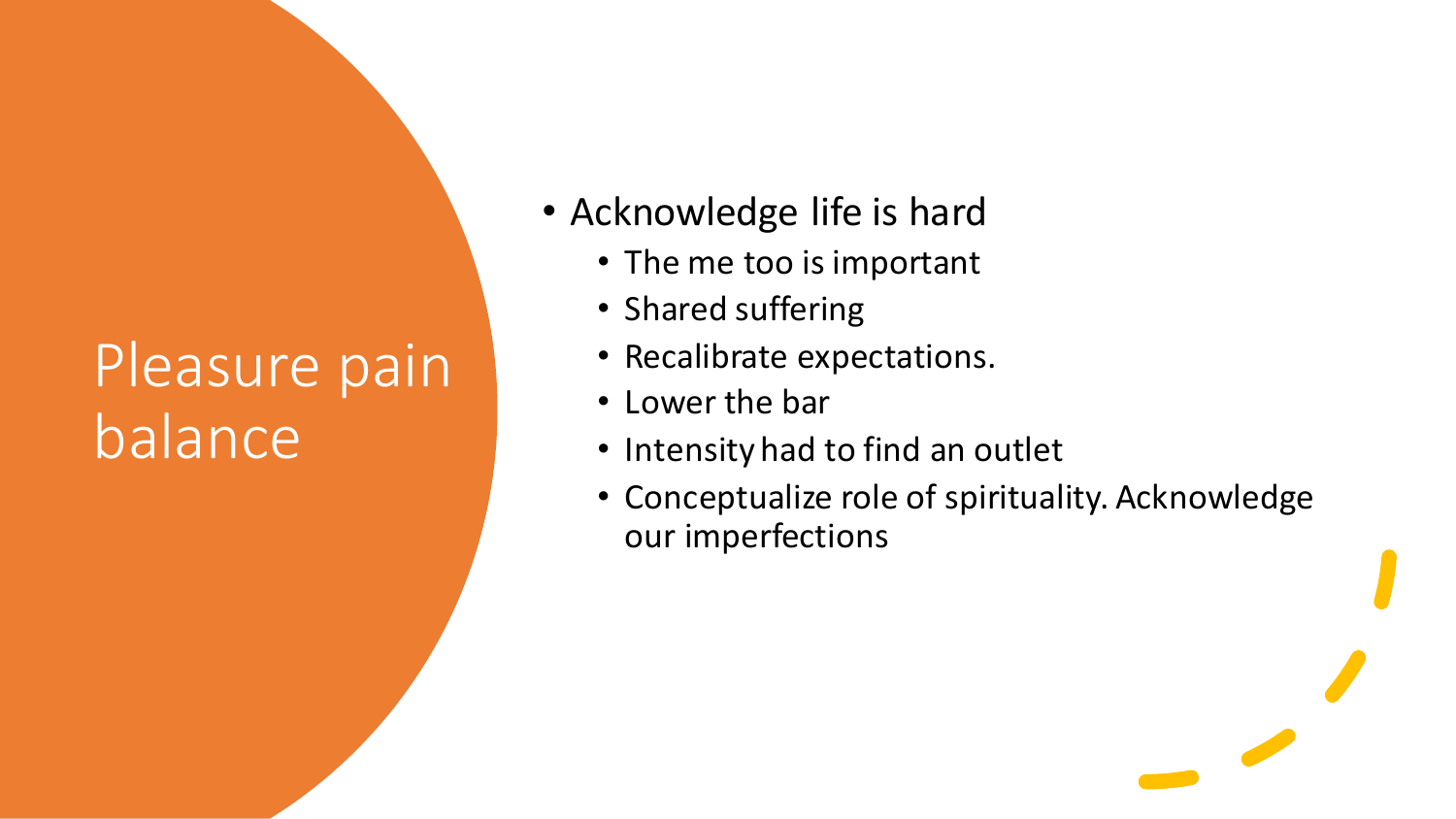### Start with..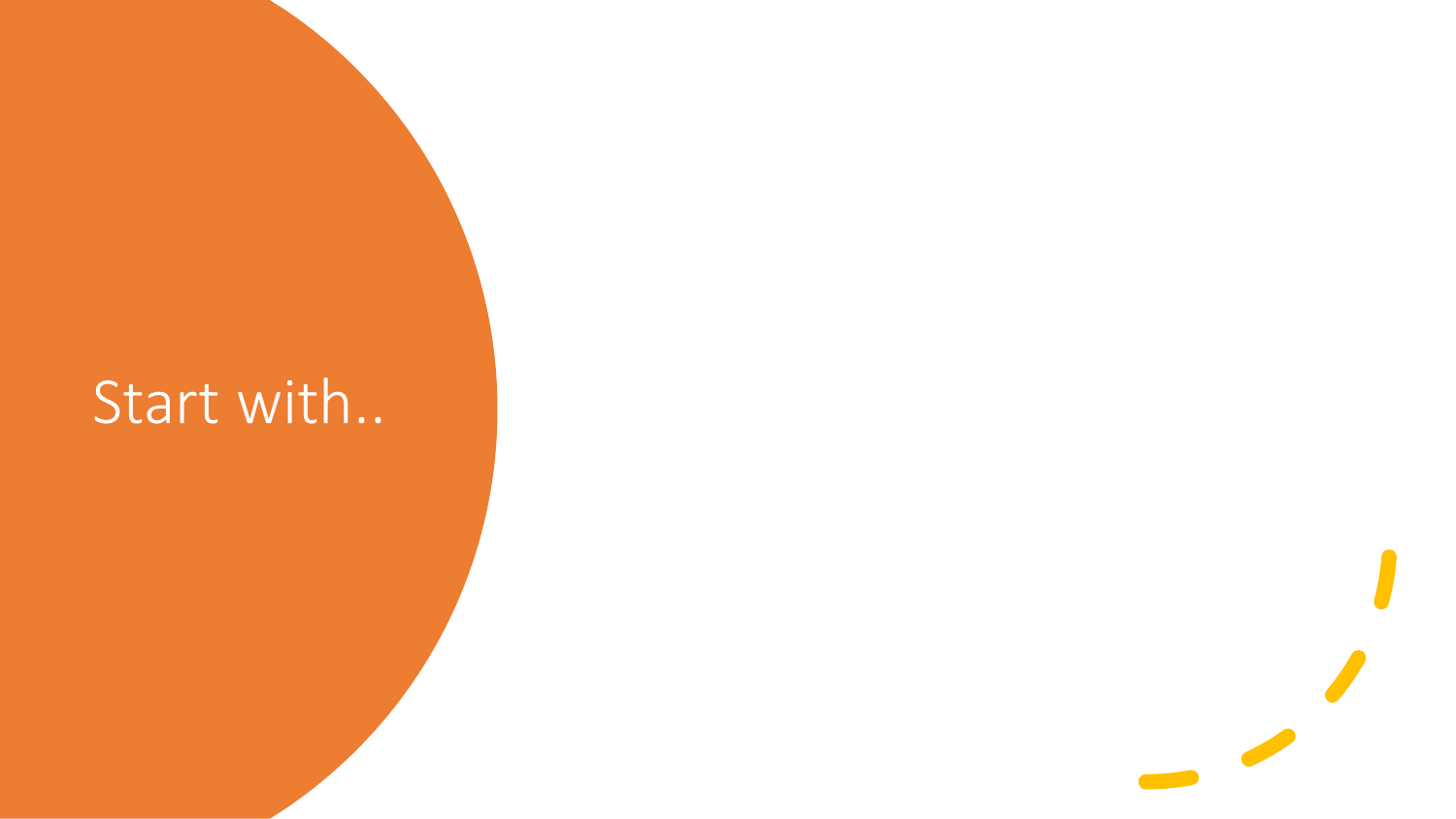### Self-binding

- Develop an individualized set of behaviors
- Creates space between desire and use
	- Money protection
	- Self-ban
	- Meetings
	- Change your route
	- …
- Strengthens the cortex

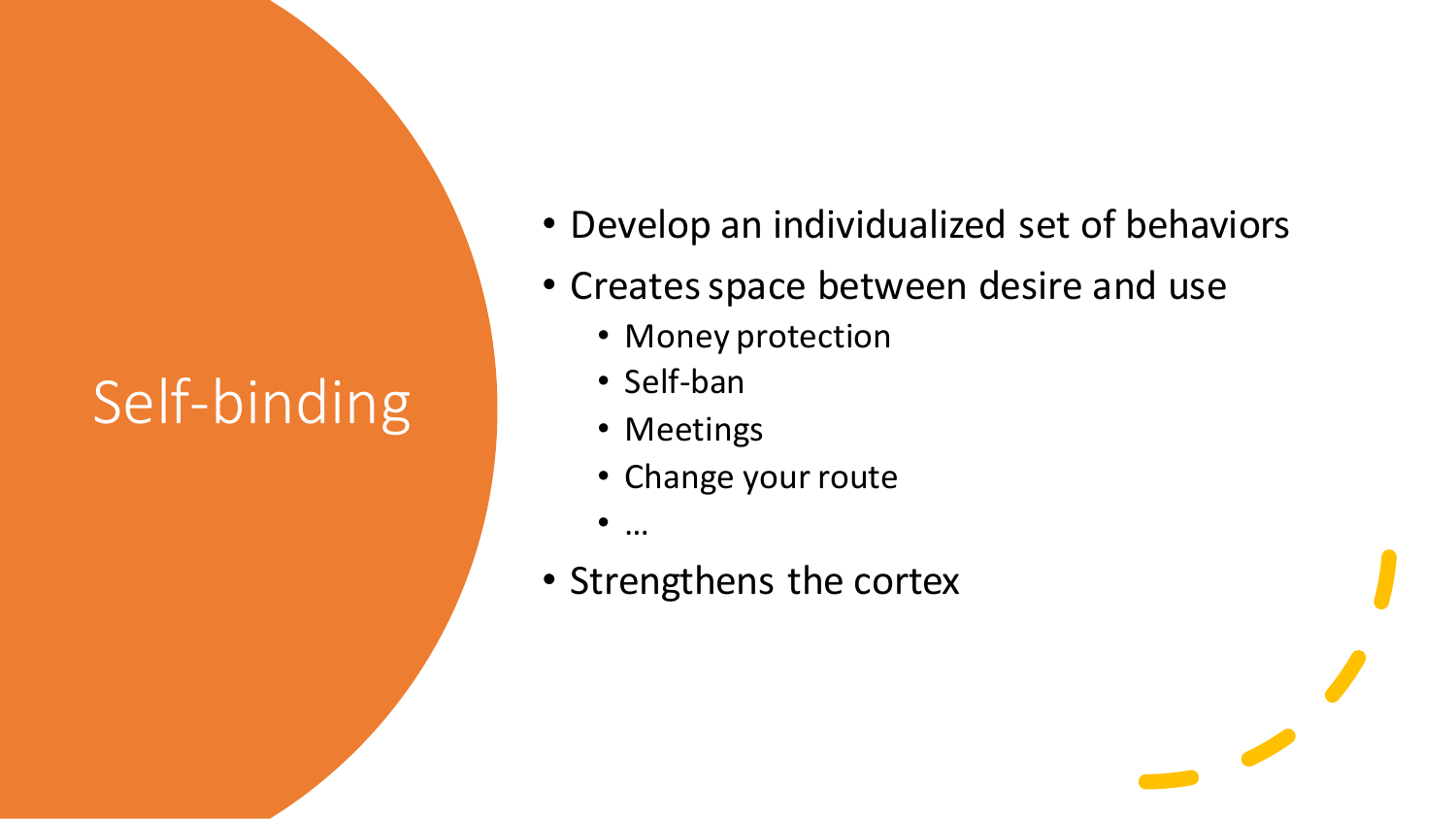## Self-binding

 $\overline{\phantom{a}}$ 



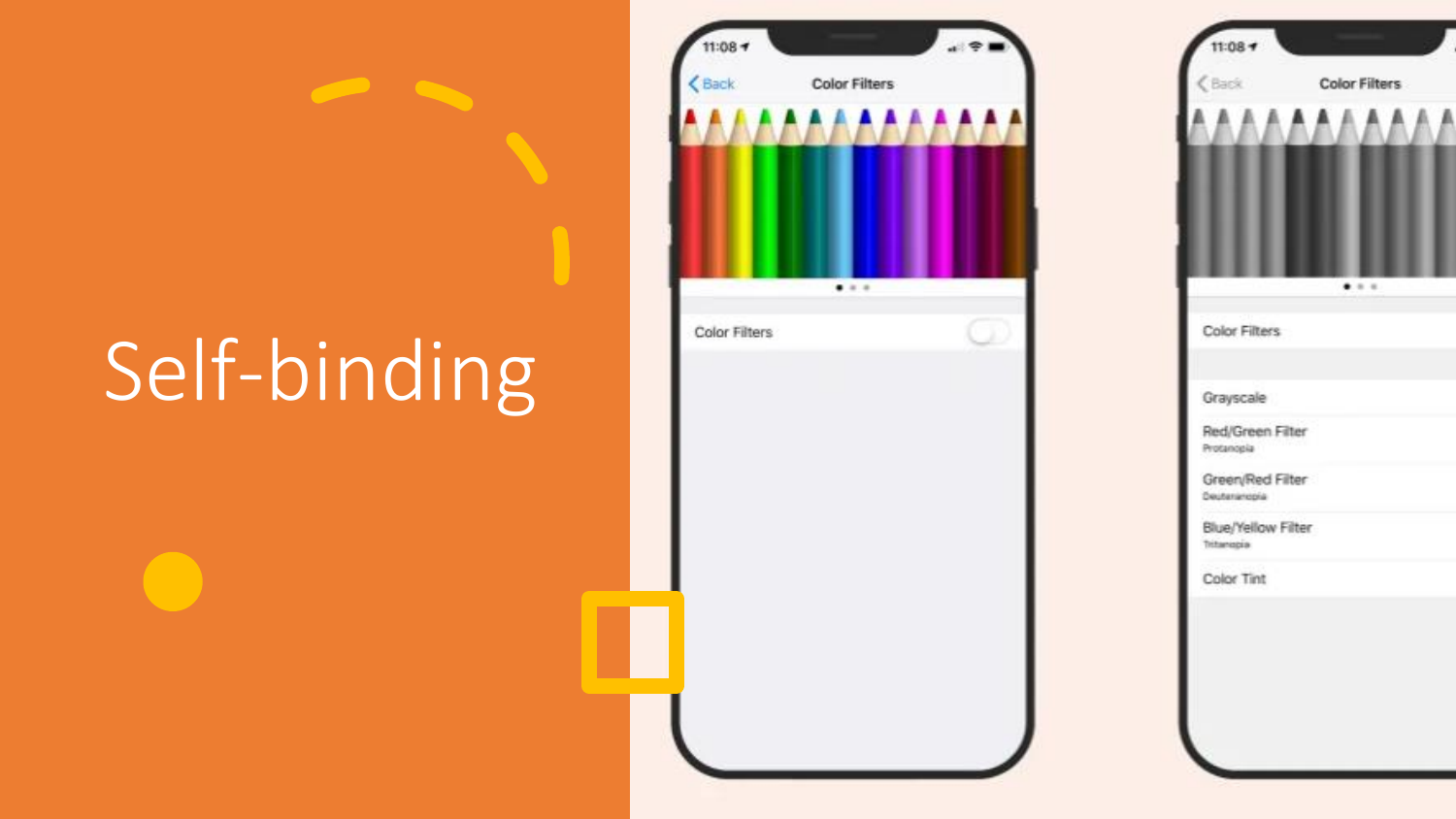### Self-binding

- Develop an individualized set of behaviors
- Practice creating space between desire and use with other behaviors
	- Looking at your cell phone
		- Removing apps
		- Change to grayscale
	- Craving for a piece of chocolate
		- Sit through the craving
	- Watching the next episode
		- Unplug
	- Saying yes means saying no to something else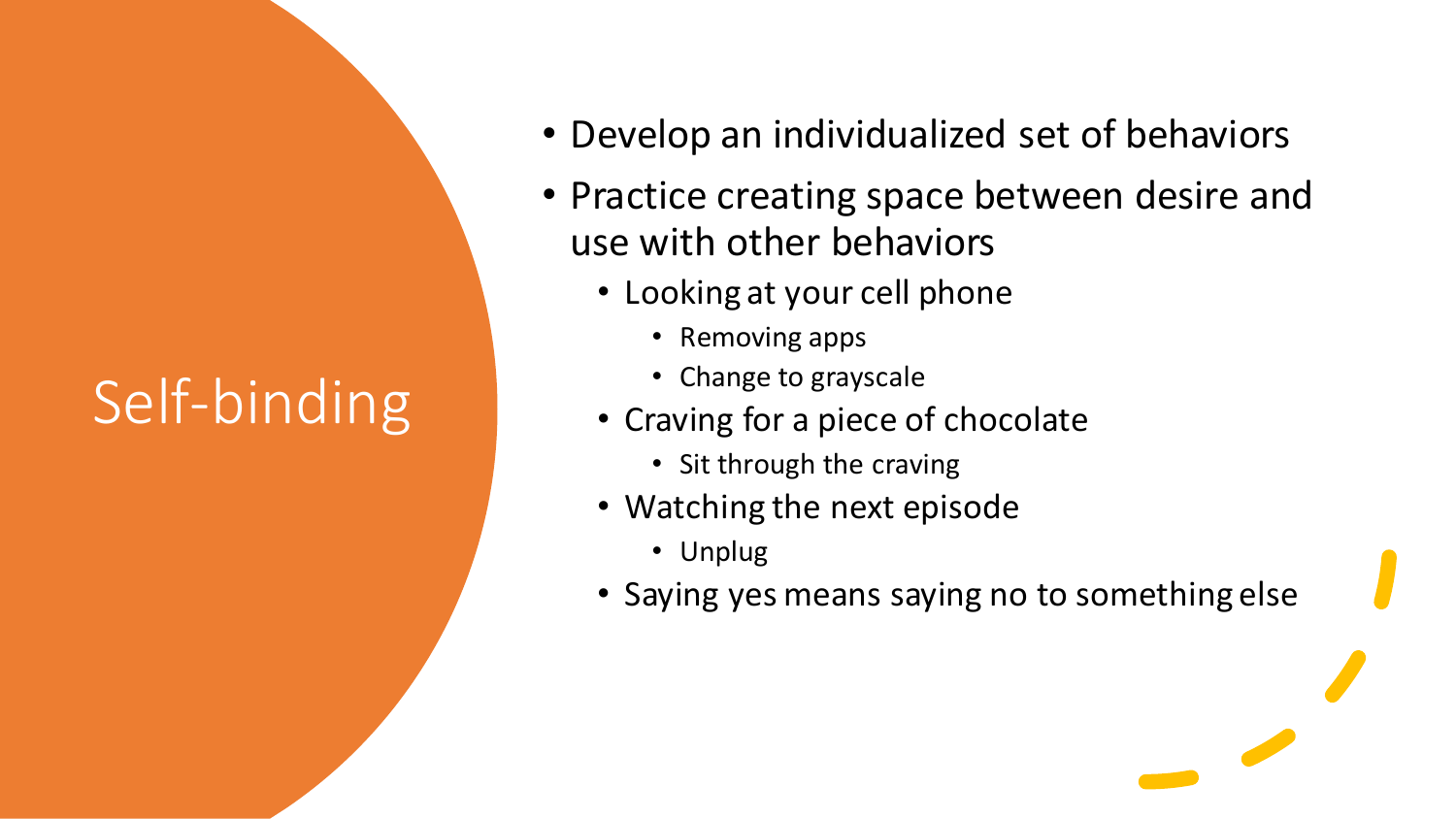### Simplify

- Our cultural narrative is "Find your passion"
- This is very difficult for some people
- Cal Newport
	- So Good They Can't Ignore You,
		- Not about thinking or planning it but get passion from growth mindset.
		- Develop a skill, getting better with feedback
	- <u>Deep work</u>,
		- Get away from media and tech switching
		- Imagine a world without email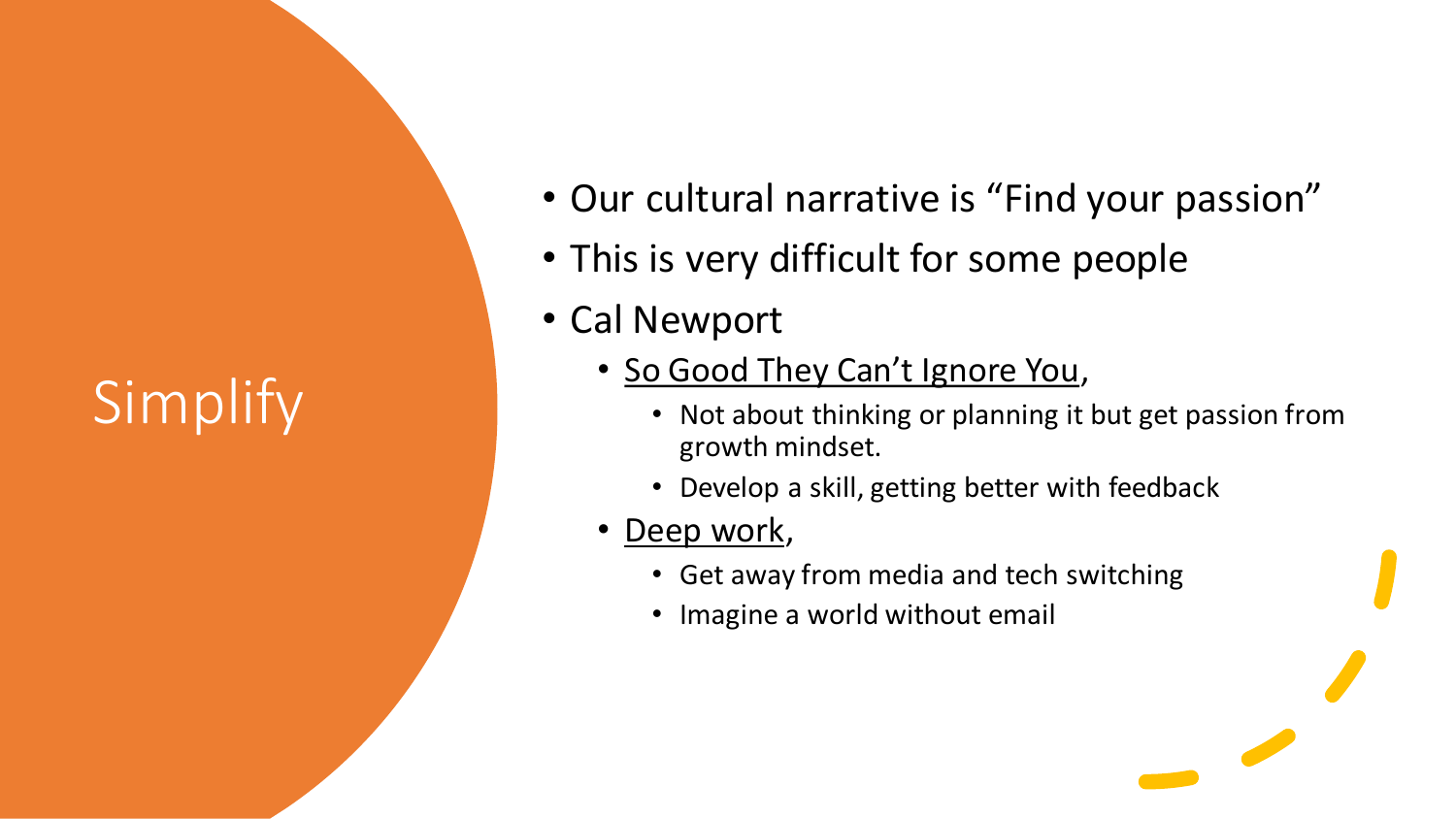### Community

- Linking to others
	- 12–step
	- Group and individual therapy
	- Communities
- Intense bonding is linked to dopamine
	- Addicted to 12-step or groups? OK, why not?
	- The oxytocin in bonding and spiritual connection with humans creates a dopamine hit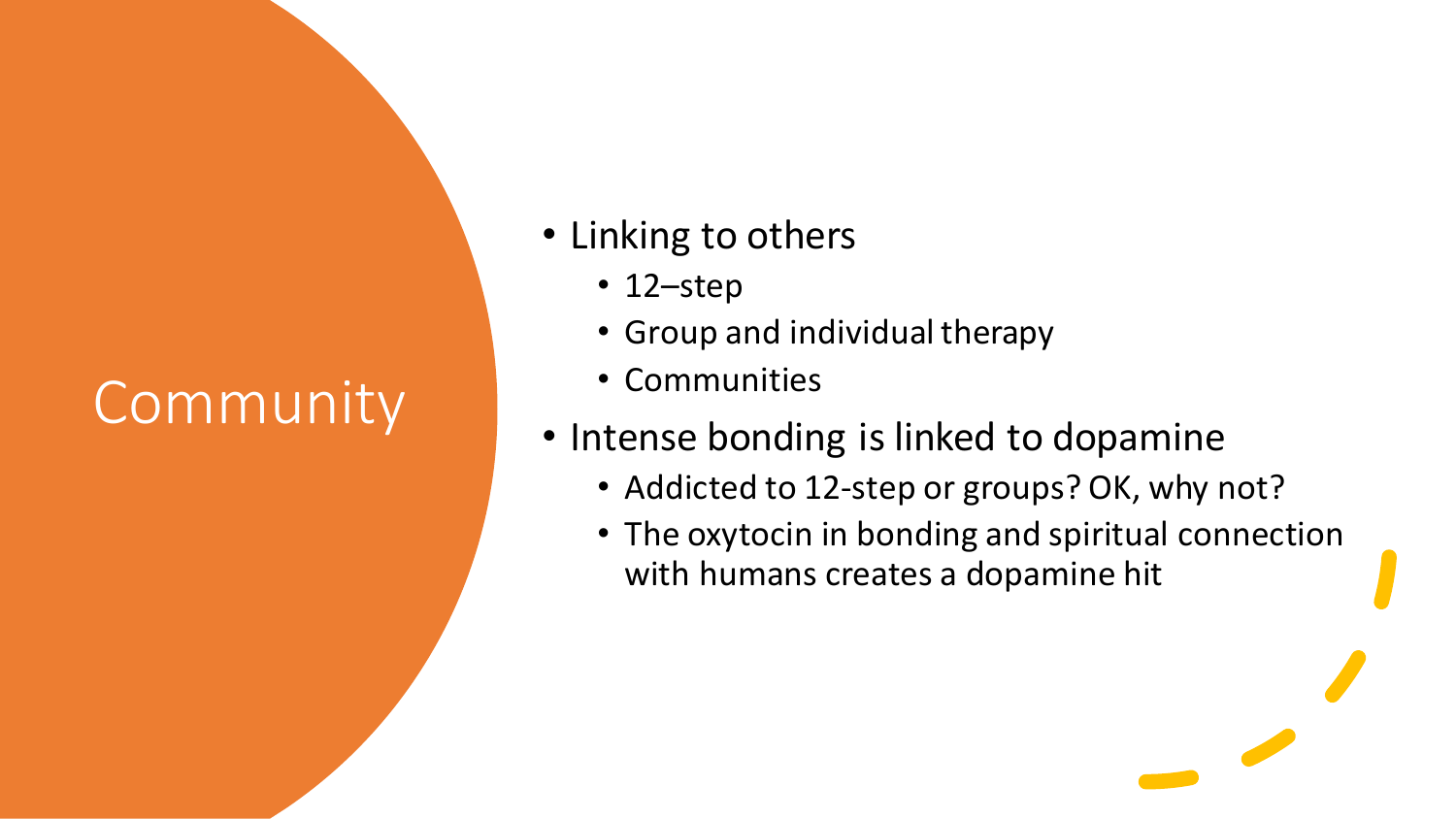### Community

- Awareness of seeking intense experience
- May be wired for intensity
- Feeling filled and at peace and or want more
- Adaptive and balanced or not
- Community can keep your balance
- Johari's Window.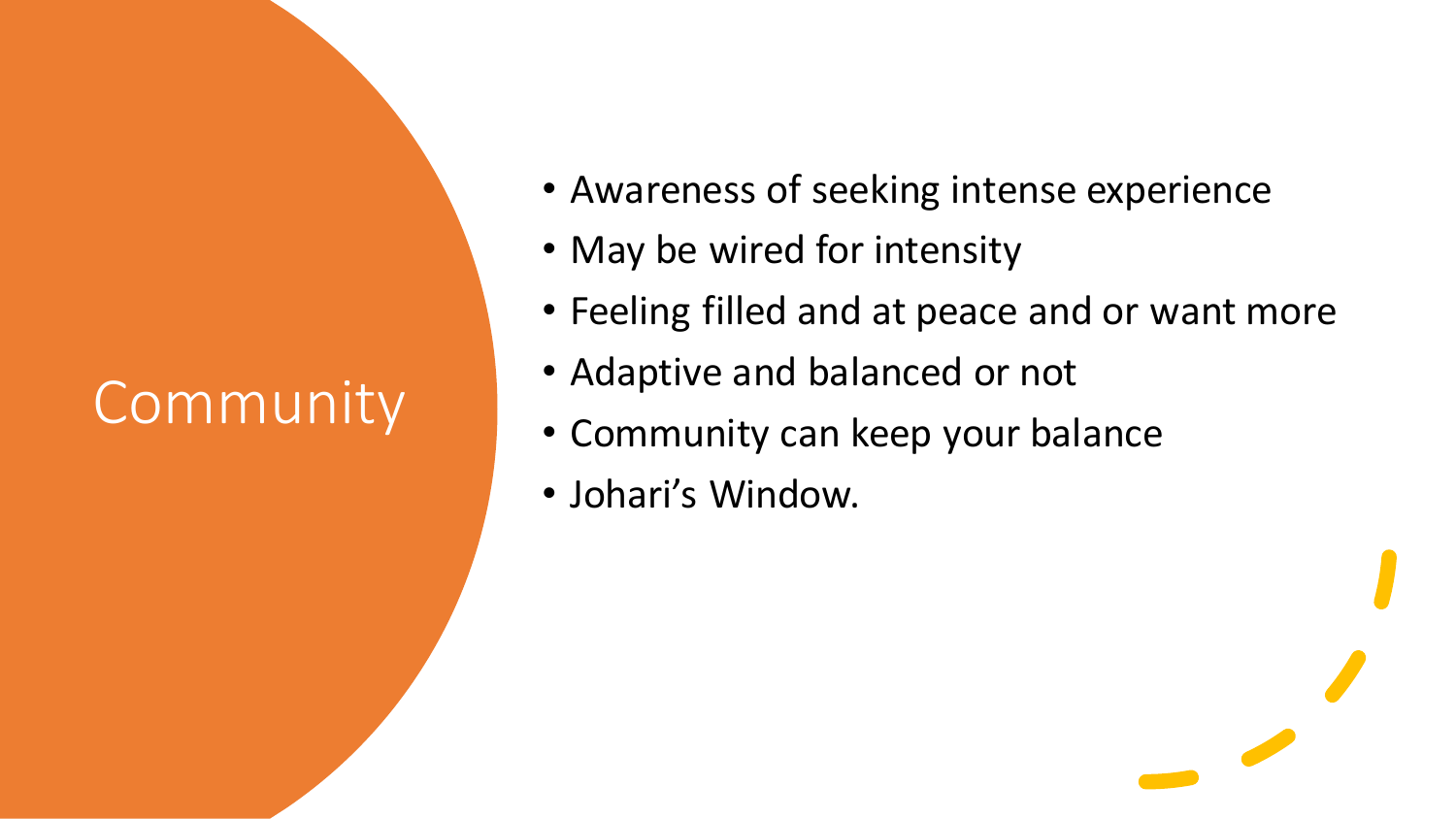#### No matter how far you drive, you are the same distance from the ditch.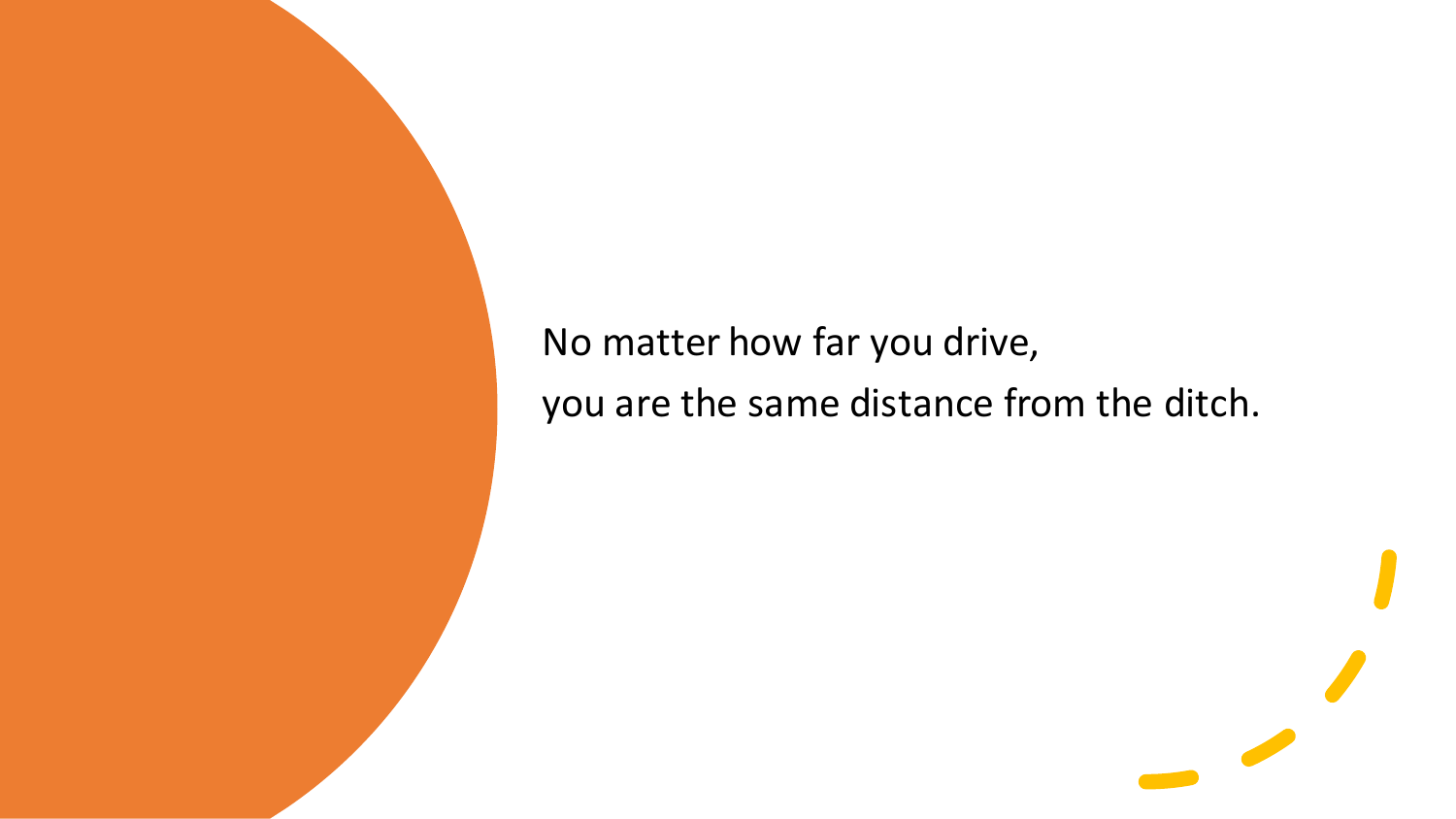- We have natural capacity for lying
	- Poker players
	- Lying is adaptive as you compete for scarce resources, but not now
- Rigorous Honesty. Everything
	- Promote balance
	- Promote awareness
	- Foster connection
	- Truthful autobiography informs future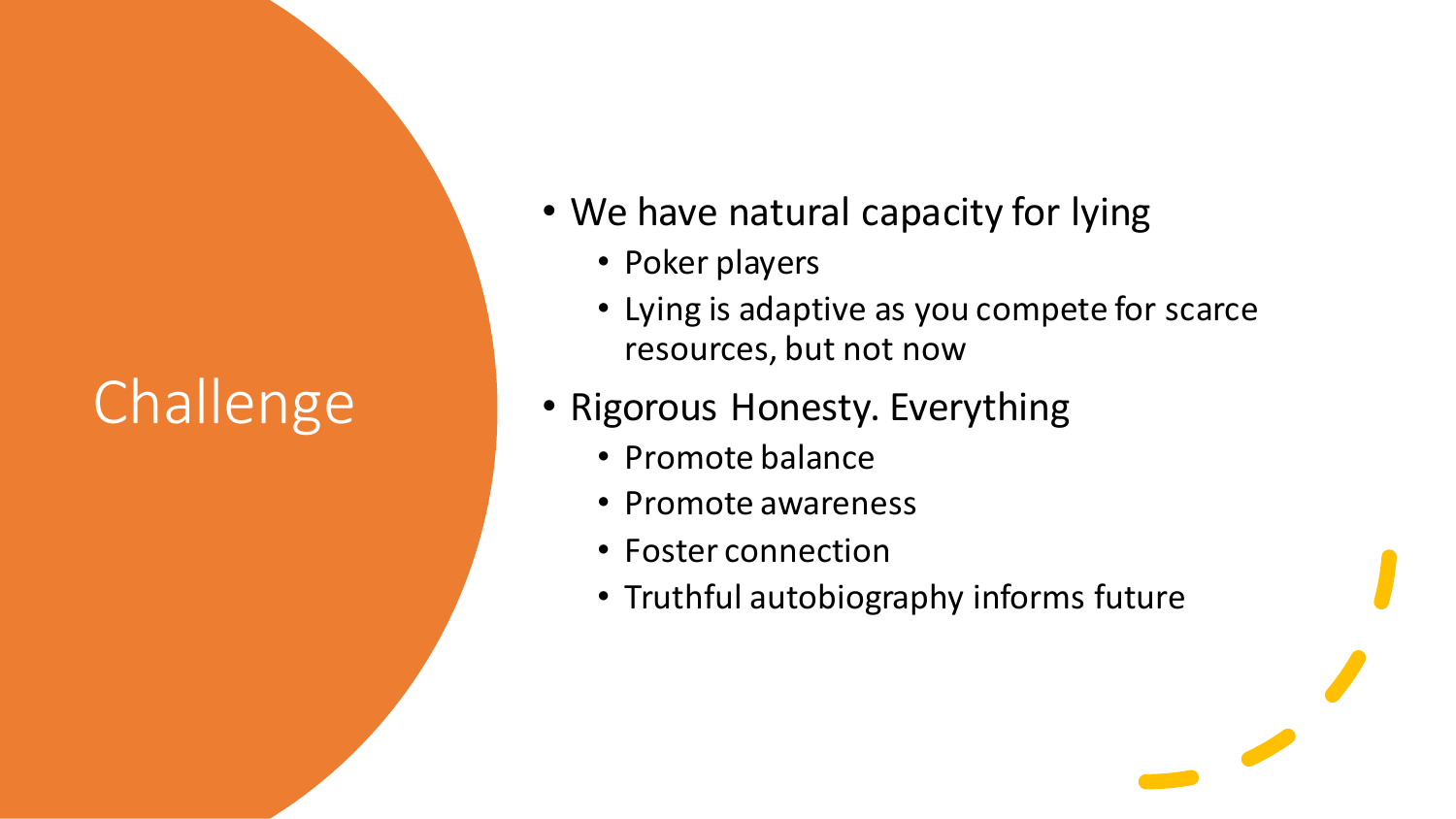- Rigorous honesty
	- Stimulating the frontal cortex (experimentally) caused people to be more honest.
	- Can truth telling do the same? Strengthen the frontal cortex as one practices truth.
	- Then making us more aware of balance of pleasure and pain, aware of overconsumption.
- Humble Courage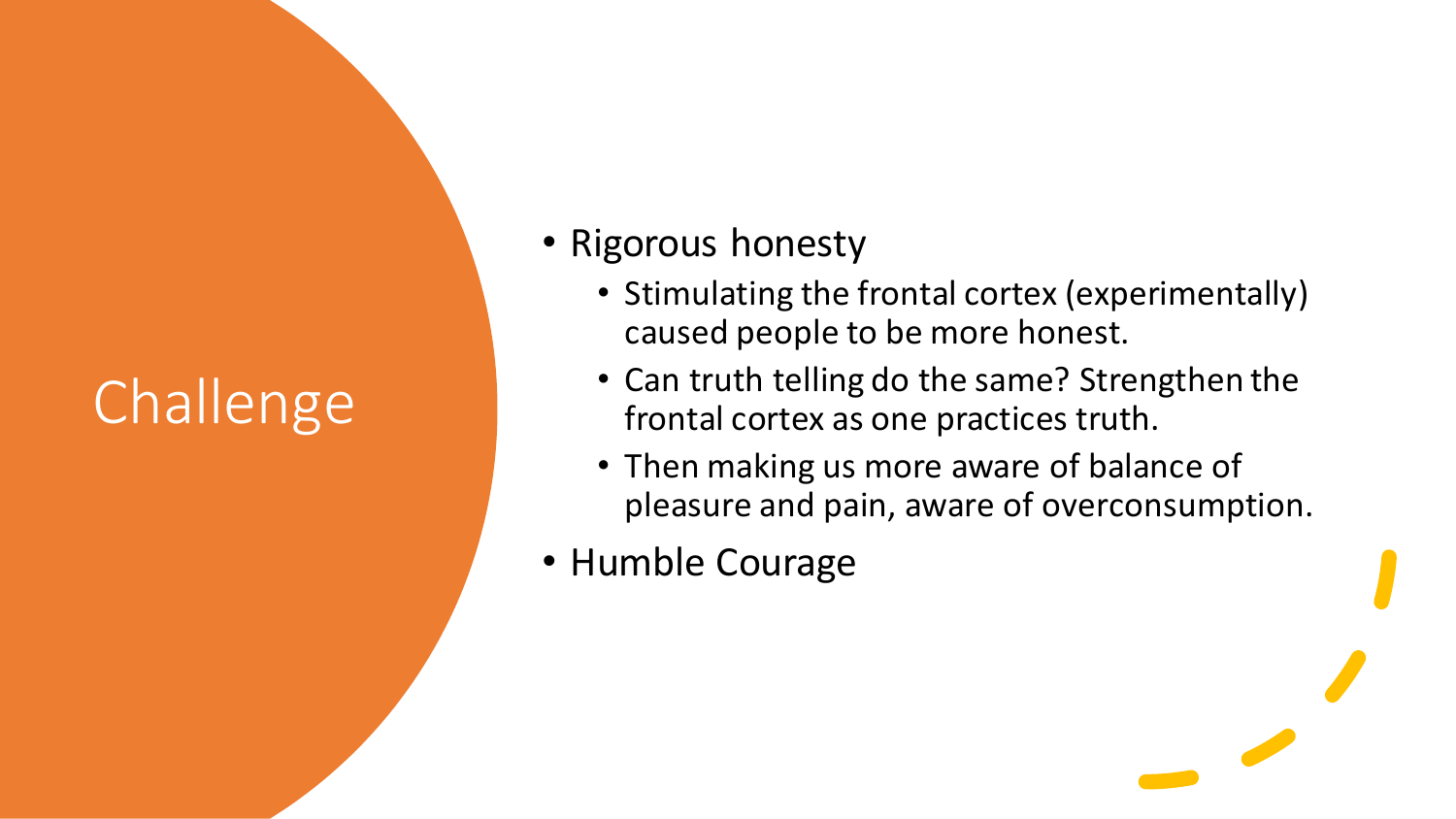- Rigorous honesty
	- Sharing vulnerabilities draws others in creating connections
	- Others are not alone
	- We are connected
	- Increases oxytocin and then dopamine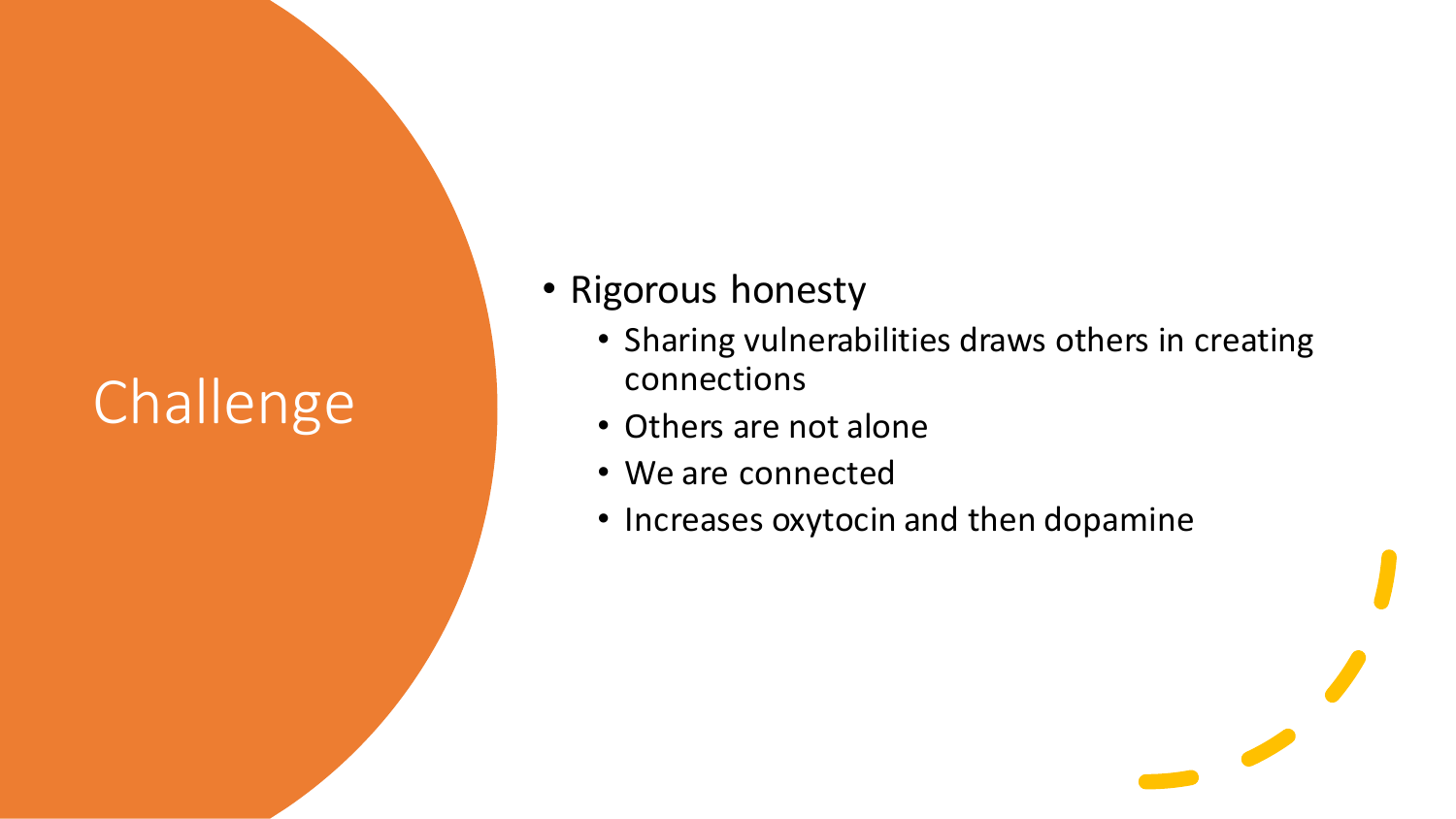- Rigorous honesty
	- Lie criteria in DSM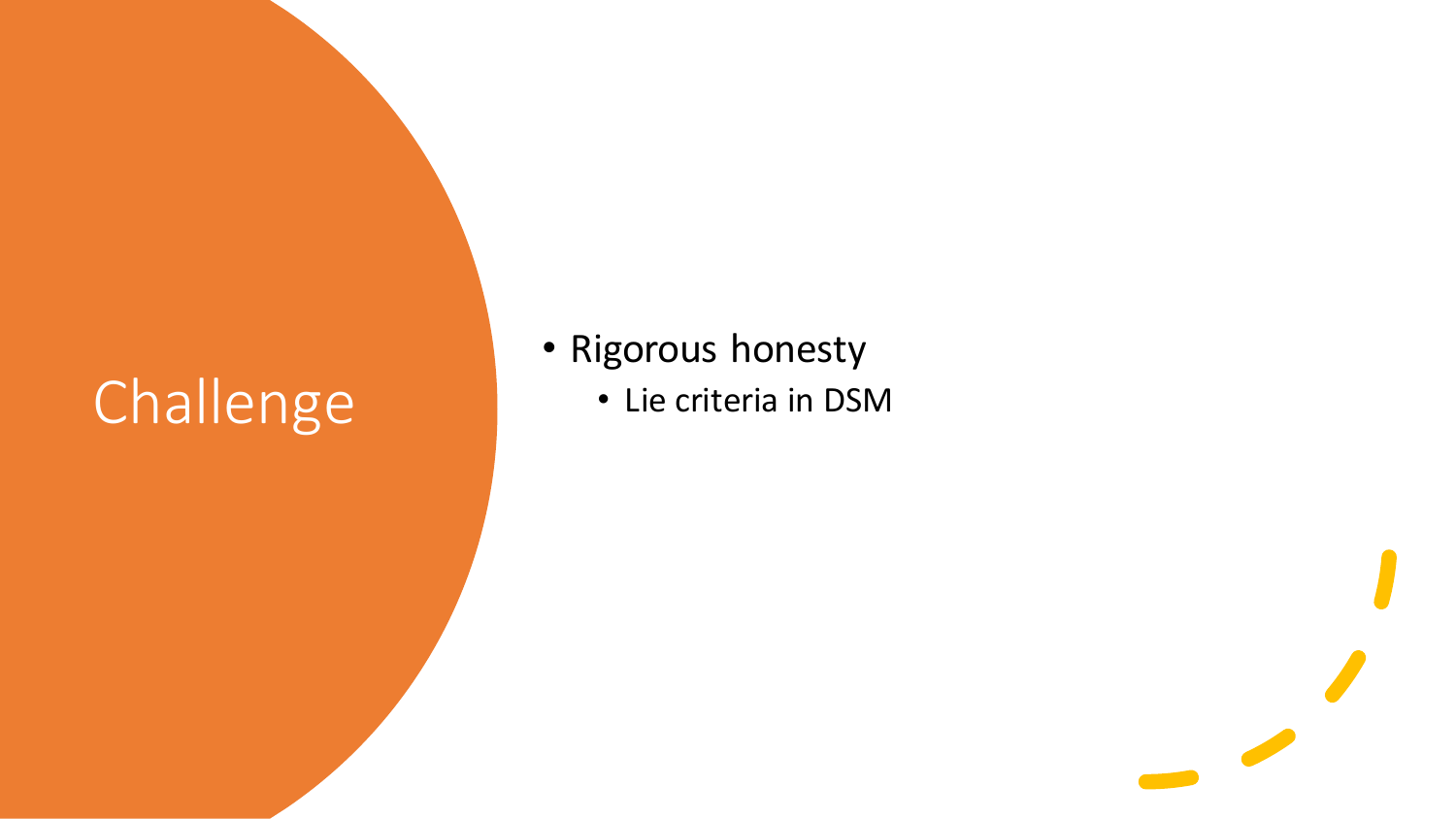- Rigorous honesty
- In an experience of reliability
	- Feeling confident in our world engenders truth telling
	- Trust
	- Safety
- In an experience of unreliability
	- We are less confident, unsure
	- Will lie for survival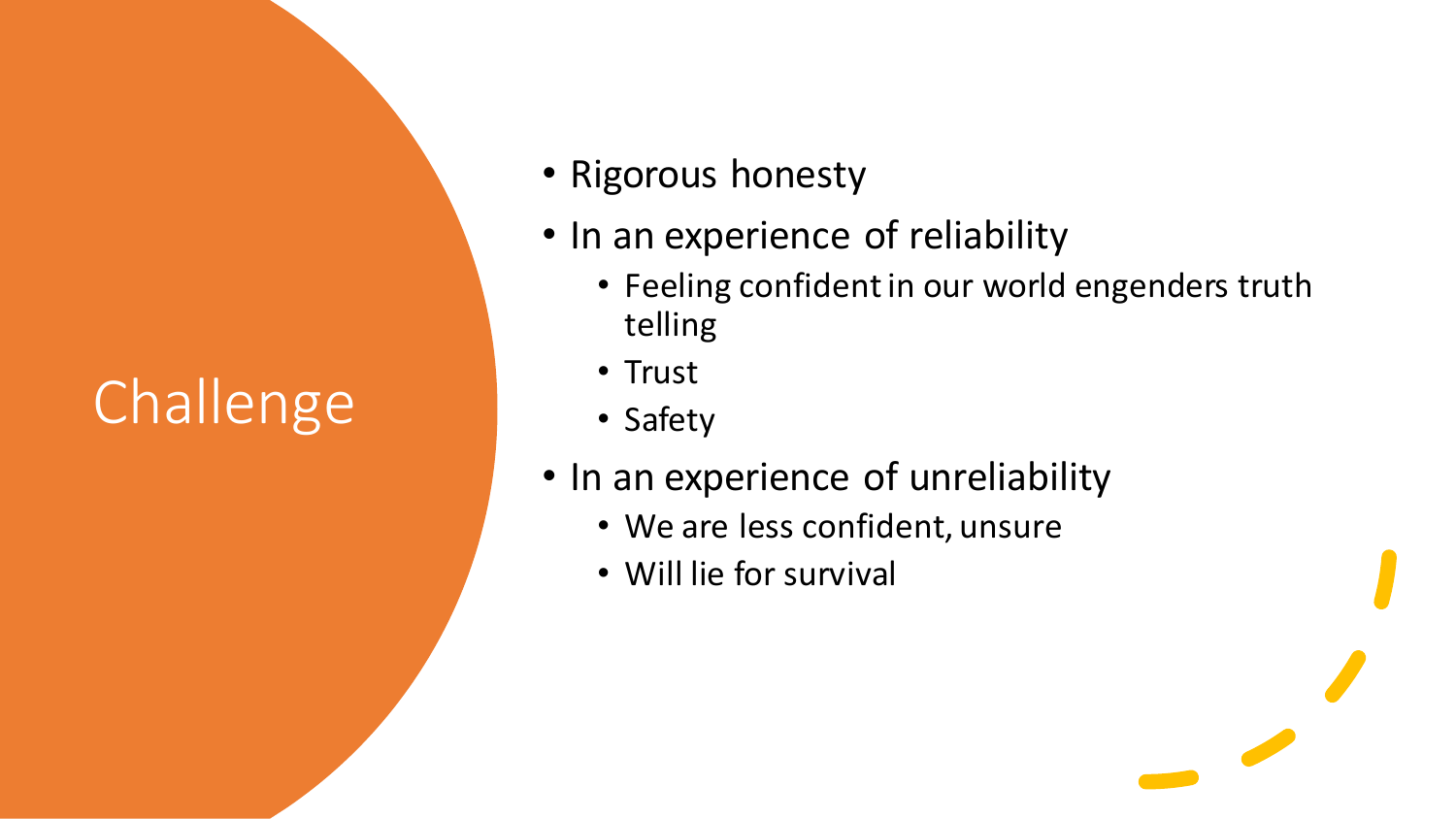### Our Approach

- Motivational Interviewing
- Developing discrepancy between the pleasure seeking and values
- Pacing
- What are they ready for?
- Can pushing too hard lead to increased anxiety?
	- Lead to relapse?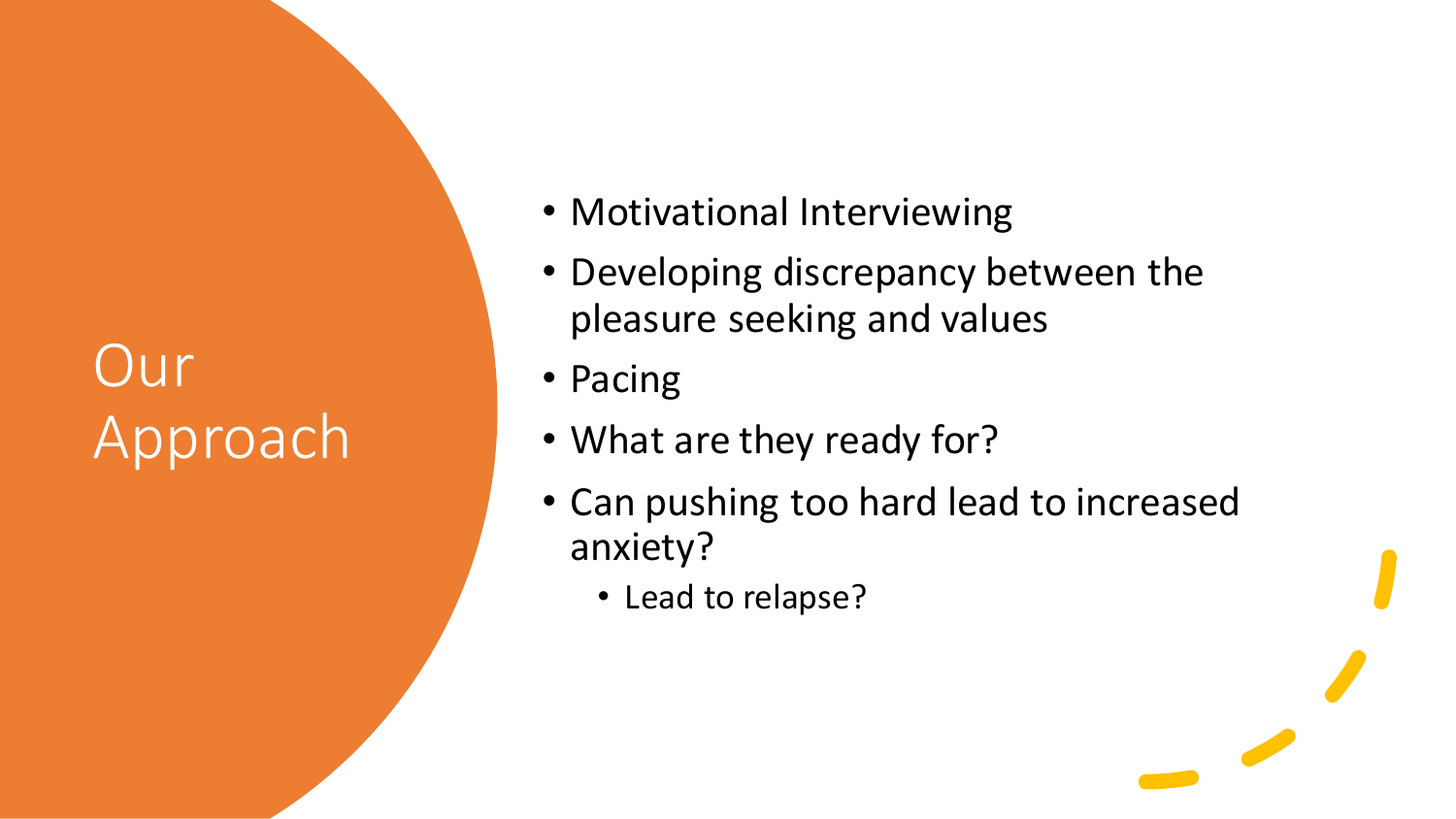### Our Approach

#### • A clear look at denial

- We love that word. Right?
- Is a disconnect between the reward pathway and the frontal cortex that allow us to navigate the world according to our values, appreciating consequences.
- Could it be that it is just not the time for them?
- Can you see what you cannot see?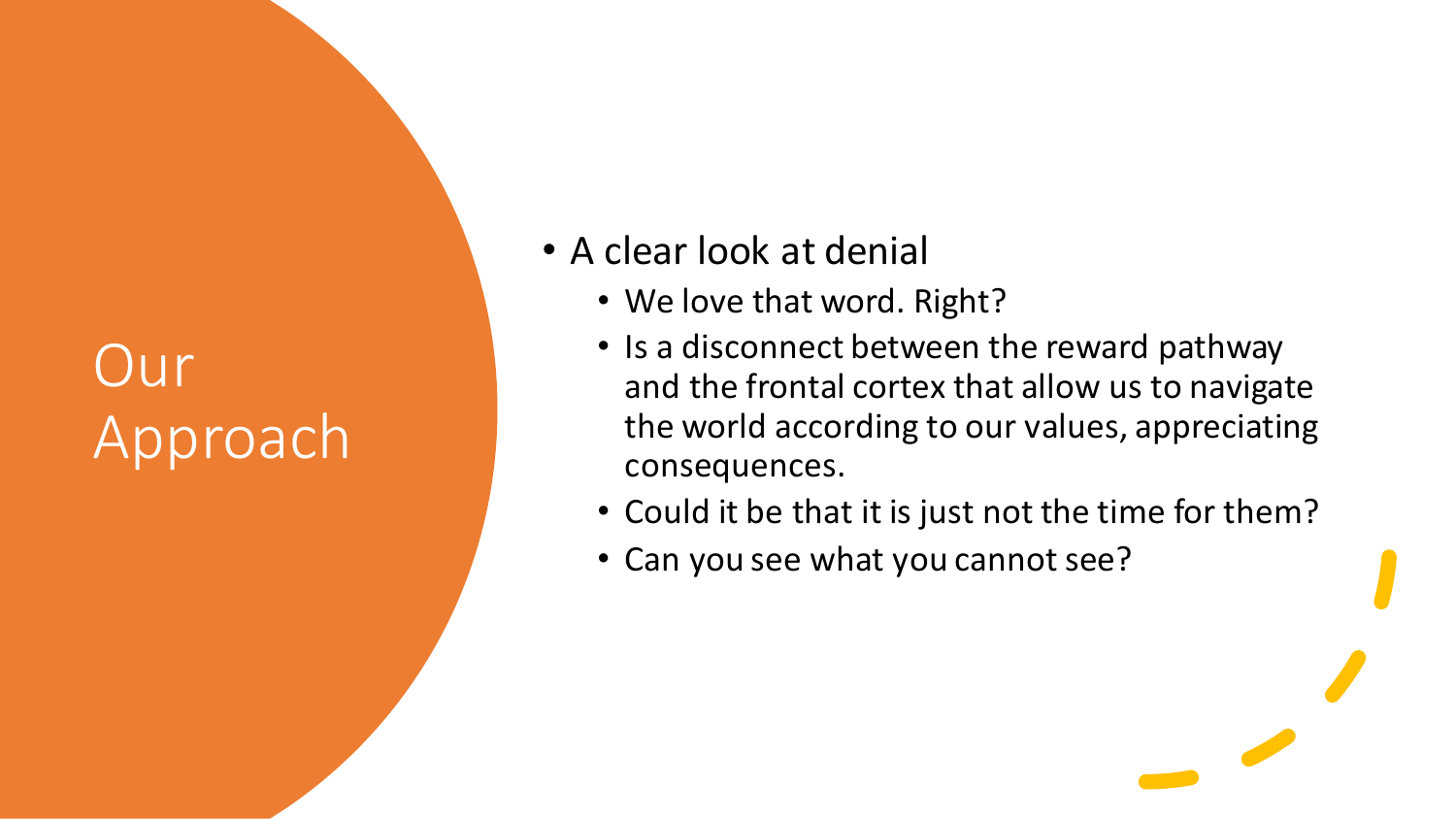- 4<sup>th</sup> step
	- Make amends
	- Cathartic and rewarding
	- Consider character defects
	- Prosocial shame, healthy dopamine release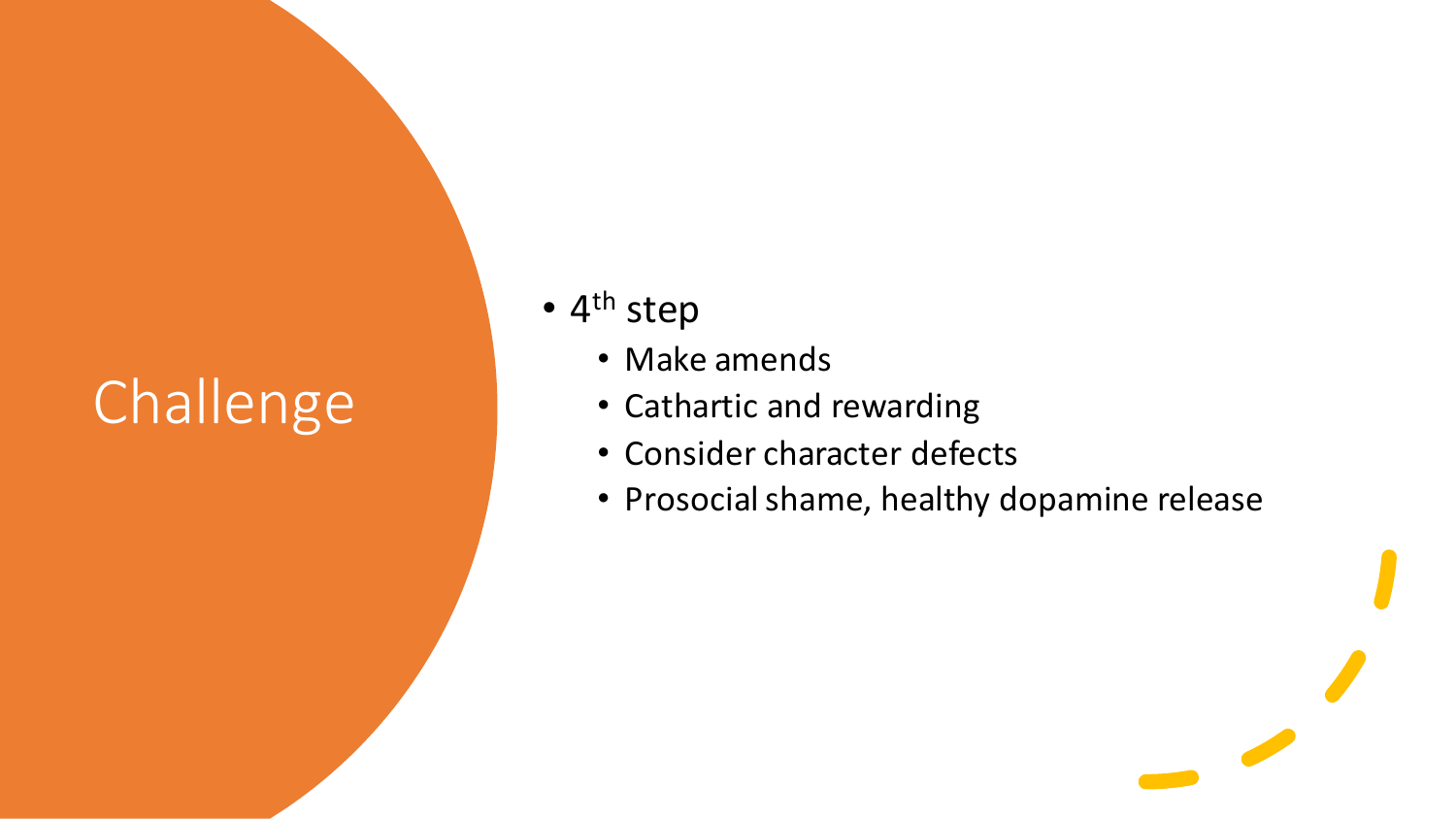### Simple and powerful self-care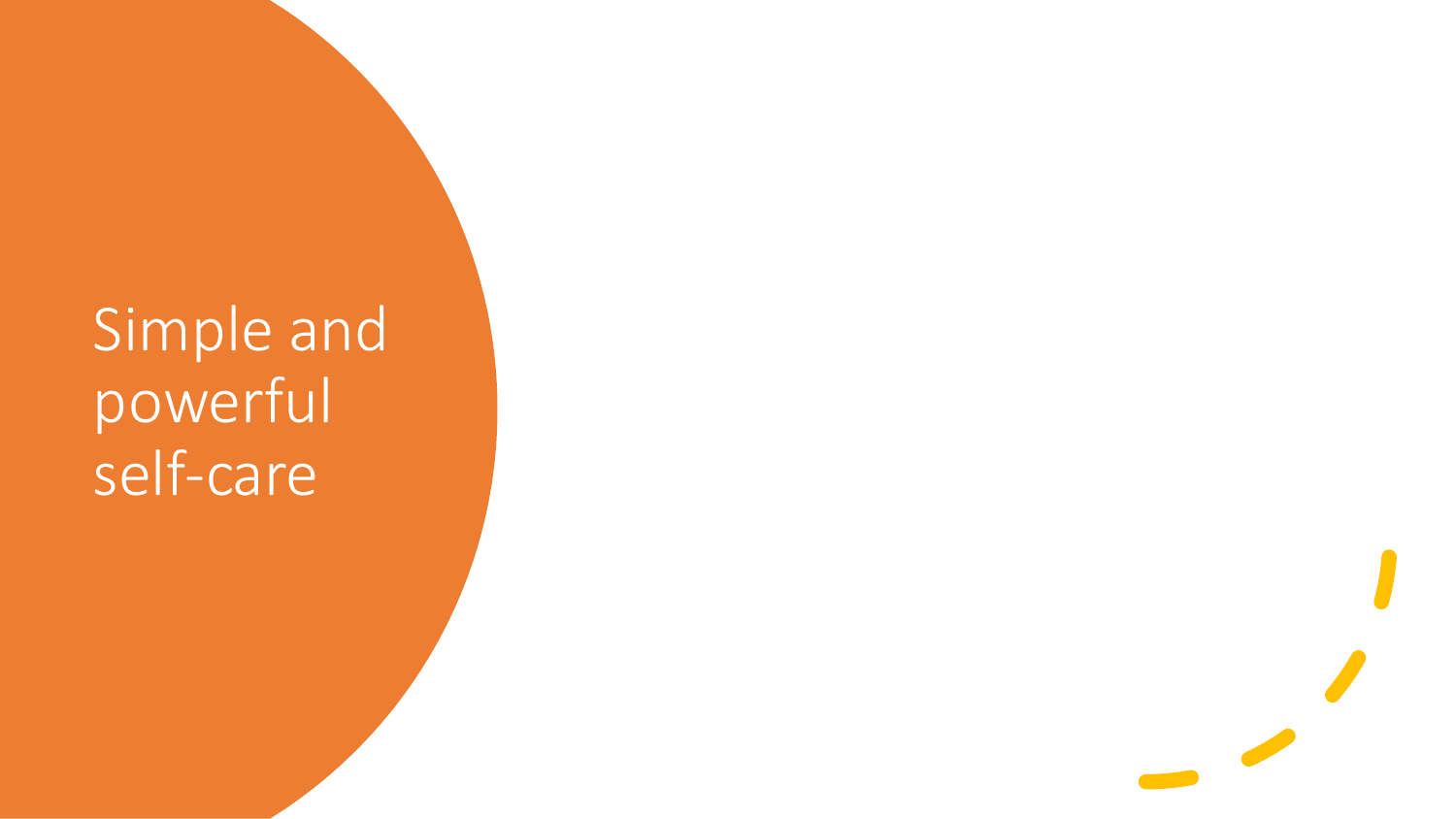### Moving

- Moving
	- Regulate stress and ultimately increases dopamine fueling optimism
	- Primes us to connect with others
	- People who exercise together feel closer to those they exercise with and to others generally
	- More sensitive to joy
	- One-hour 3x weekly of walking and strength training demonstrated increase in dopamine receptor availability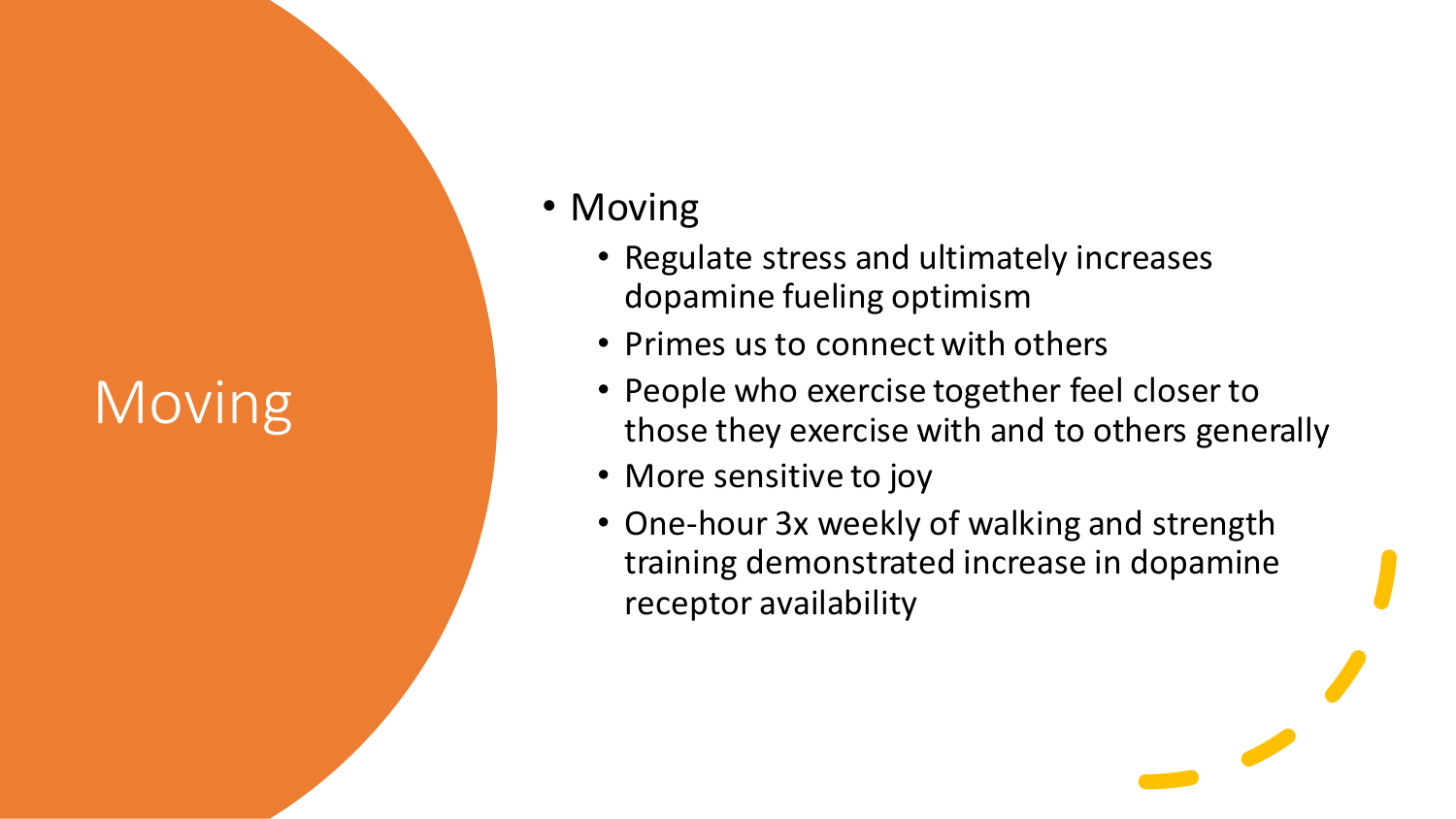### The Sun

- Looking at screens all day?
- Triggers a pro-depressive circuit
- Light at the right time of day elevates mood
- Light at wrong time of day/night throws off pancreas blood sugar and metabolism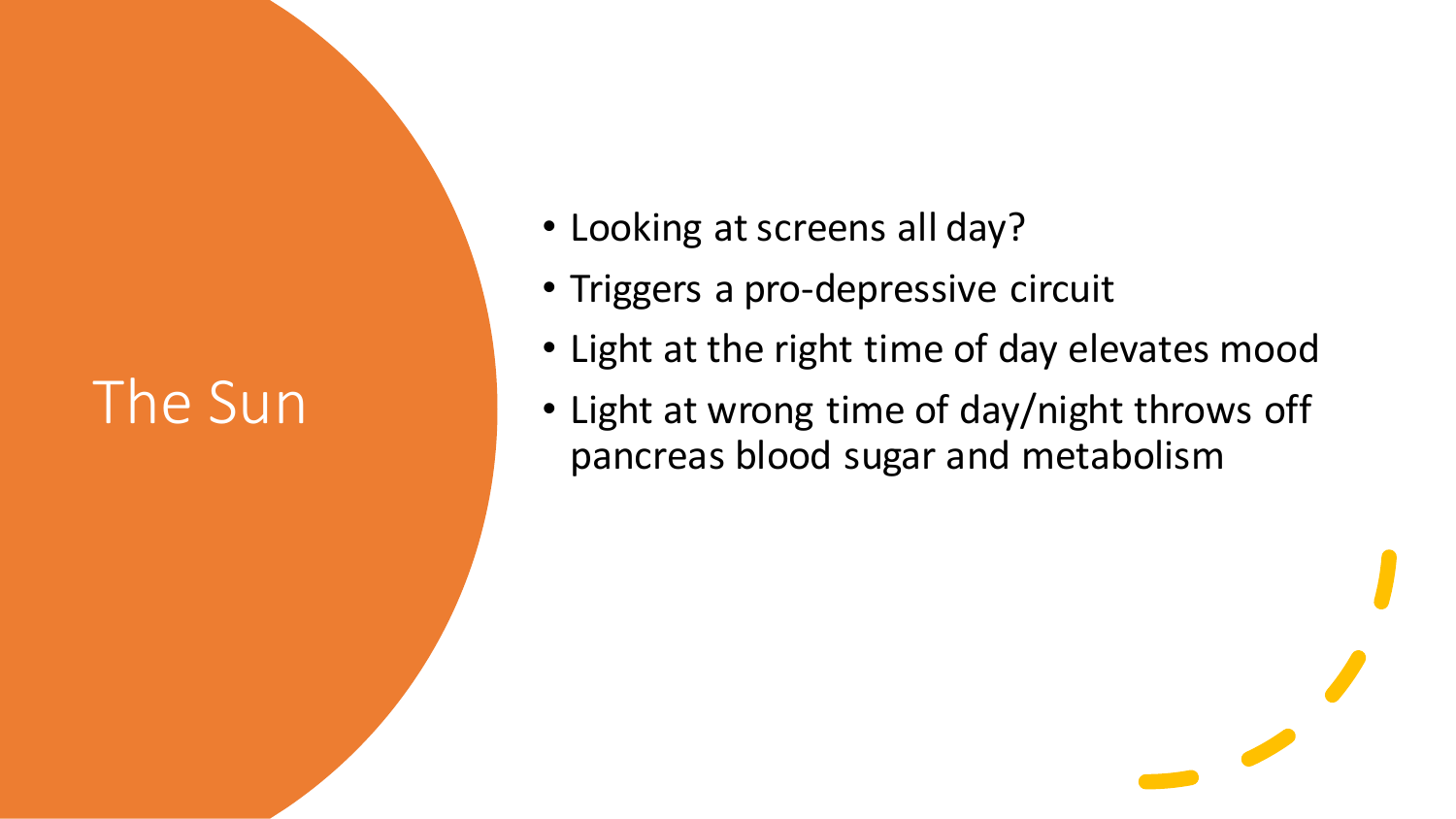Induce calm via breathing

- Inhale twice, through the nose, and then you exhale long once through the mouth.
	- Balancing the ratio of carbon dioxide and oxygen and the bloodstream in lungs,
	- Creating calm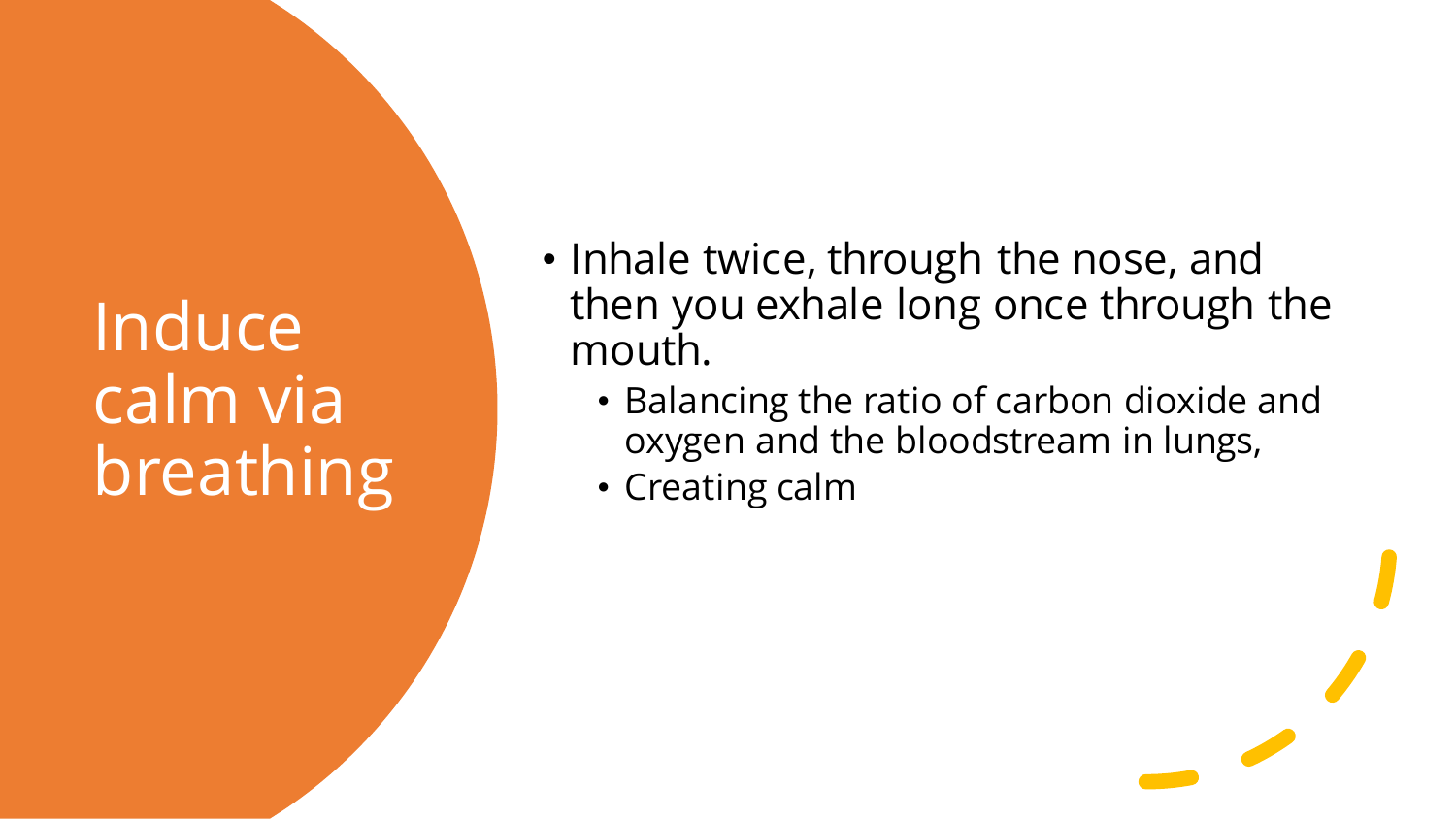## Help sleep

- Get outside
- View sunlight early in the day
	- close to when you wake up
	- 2-10 mins
- Get some sunlight in your eyes in the evening as the sun is setting
- The sunrise/sunset sparks
	- Cortisol in the morning
	- Melatonin in the evening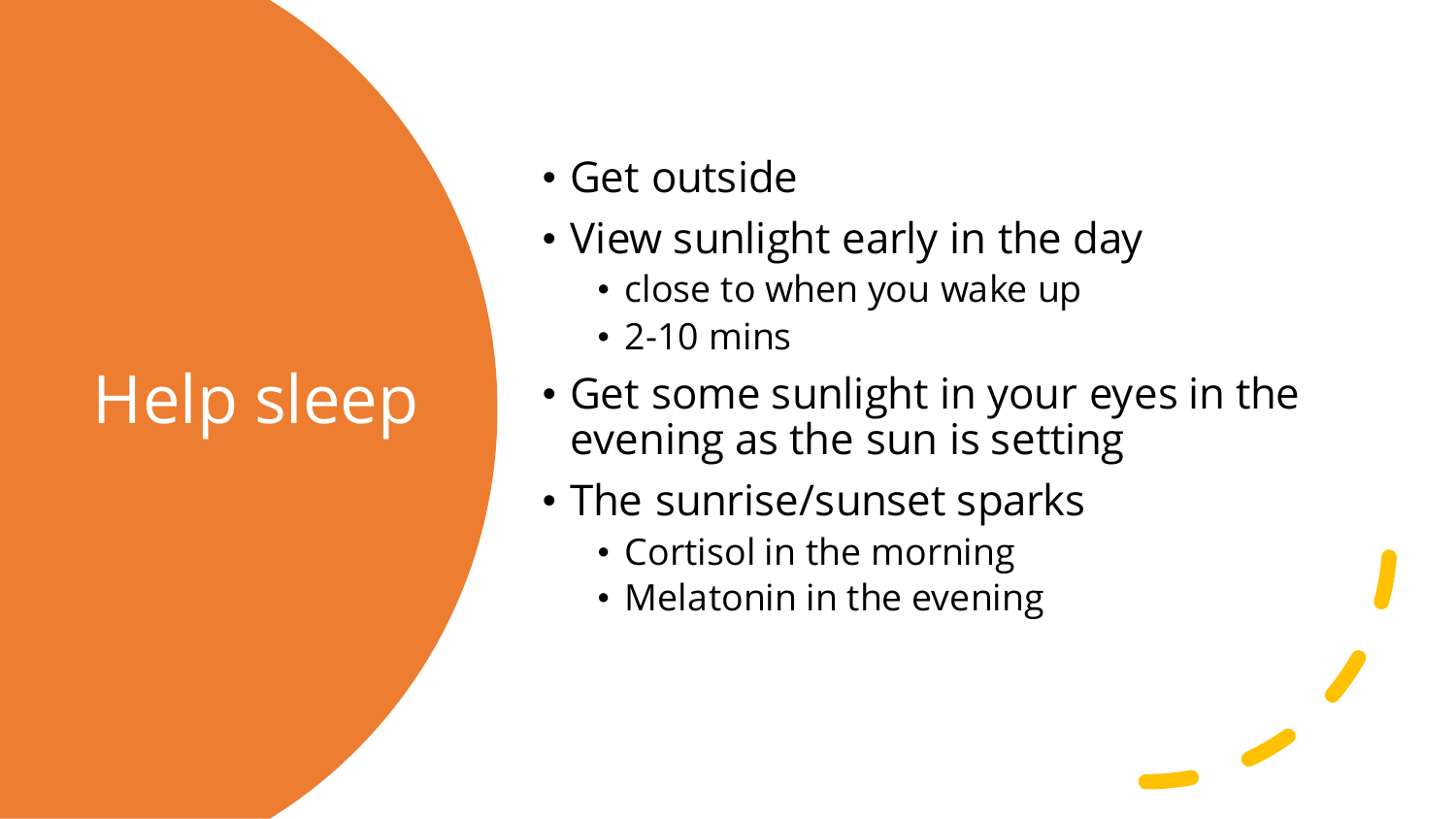### Panoramic vision

- Opens you up
	- Shifts thinking
	- Helps capacity for problem solving
	- Decreases anxiety
	- Decreases depression
- Versus focusing tightly and locking in
	- Elevator mind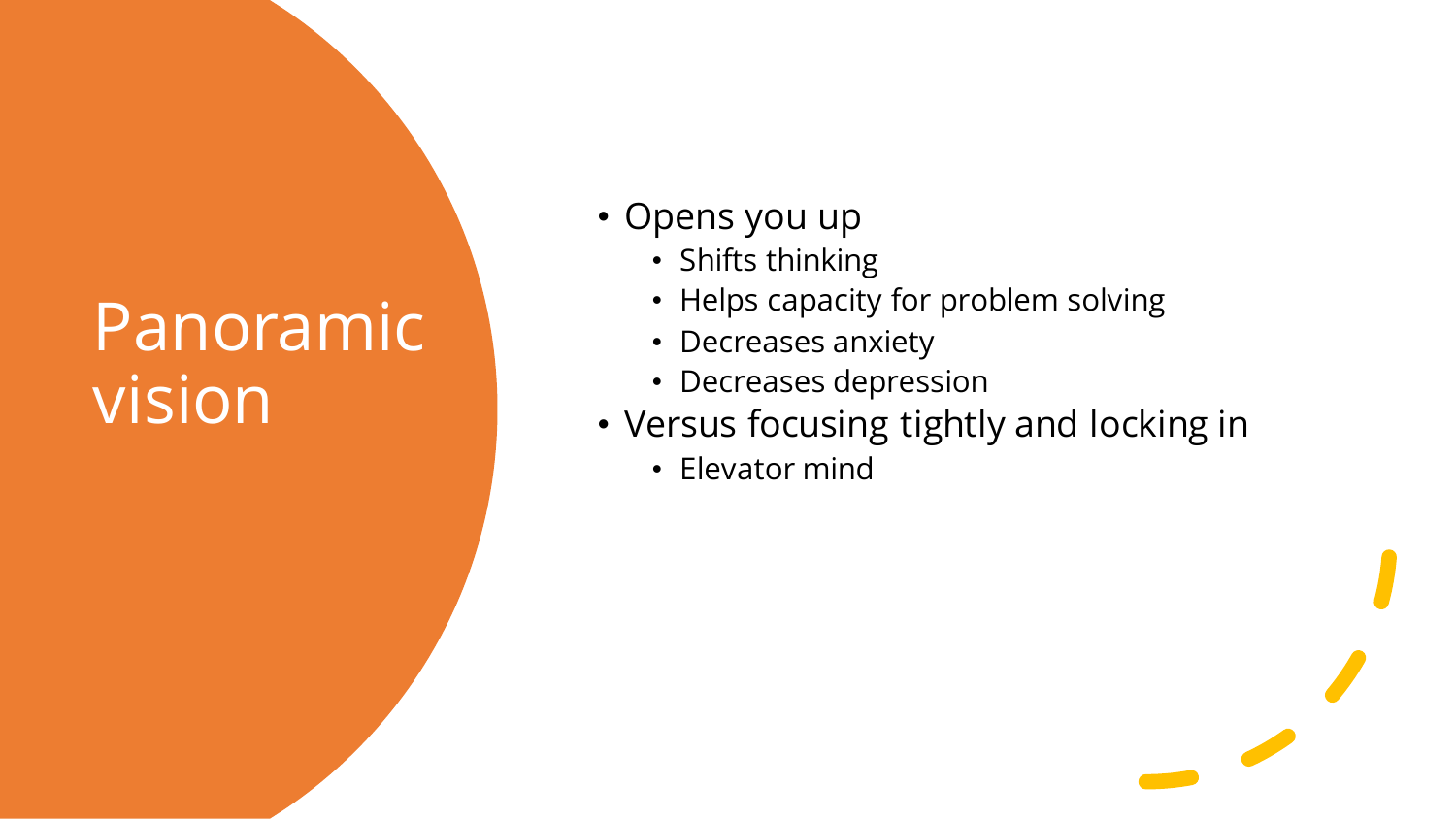### Optic Flow

- Walking, running, or driving, through space
- Gives both calming and invigorating and replenishing moment
- Elements of EMDR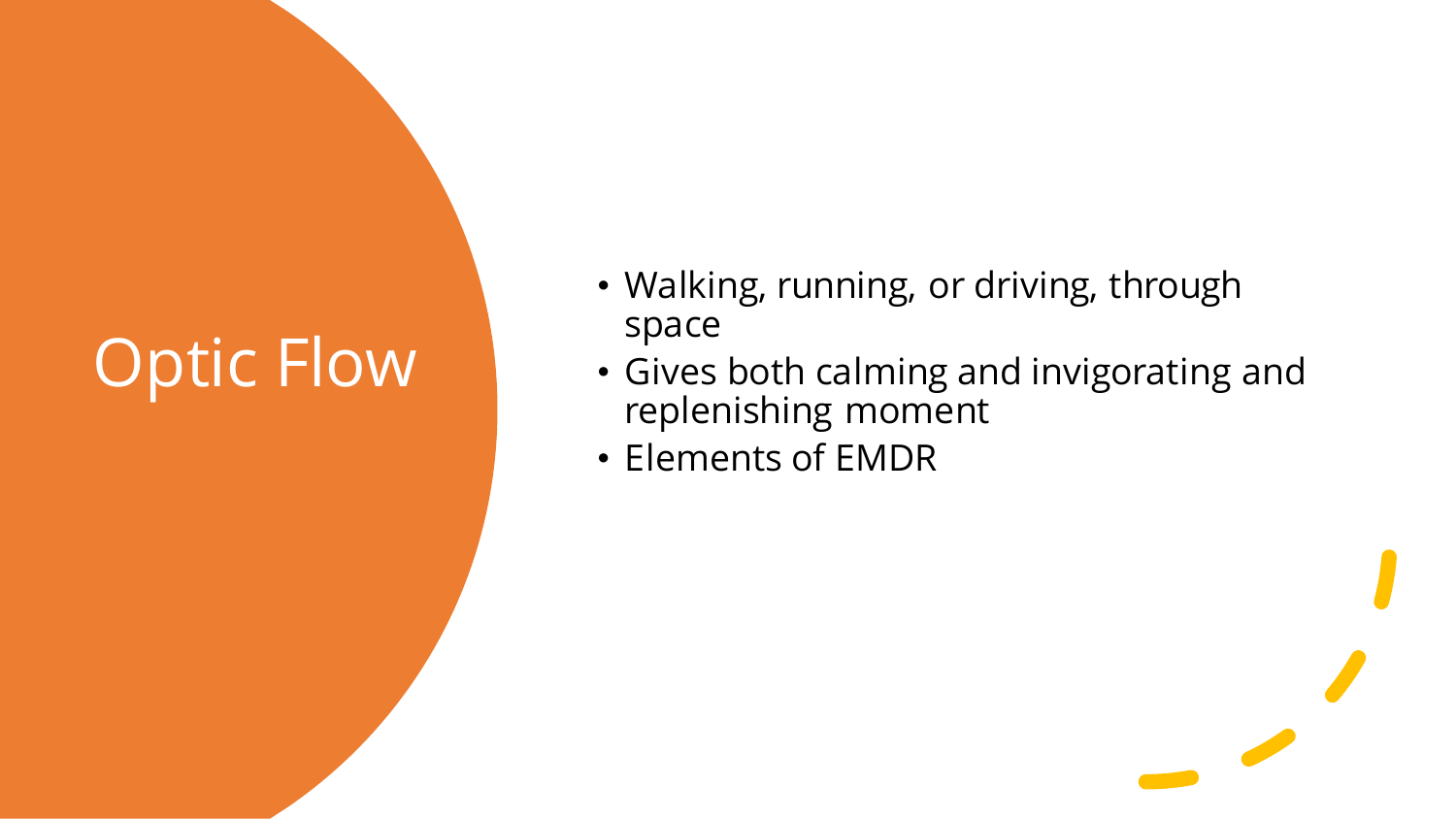### Gambling

#### • Hyperstimulus designed to hijack

- Time
- Money
- Commitments
- Values
- Strengthen the frontal cortex
	- Through community
	- Through challenge
	- Through shared vulnerability